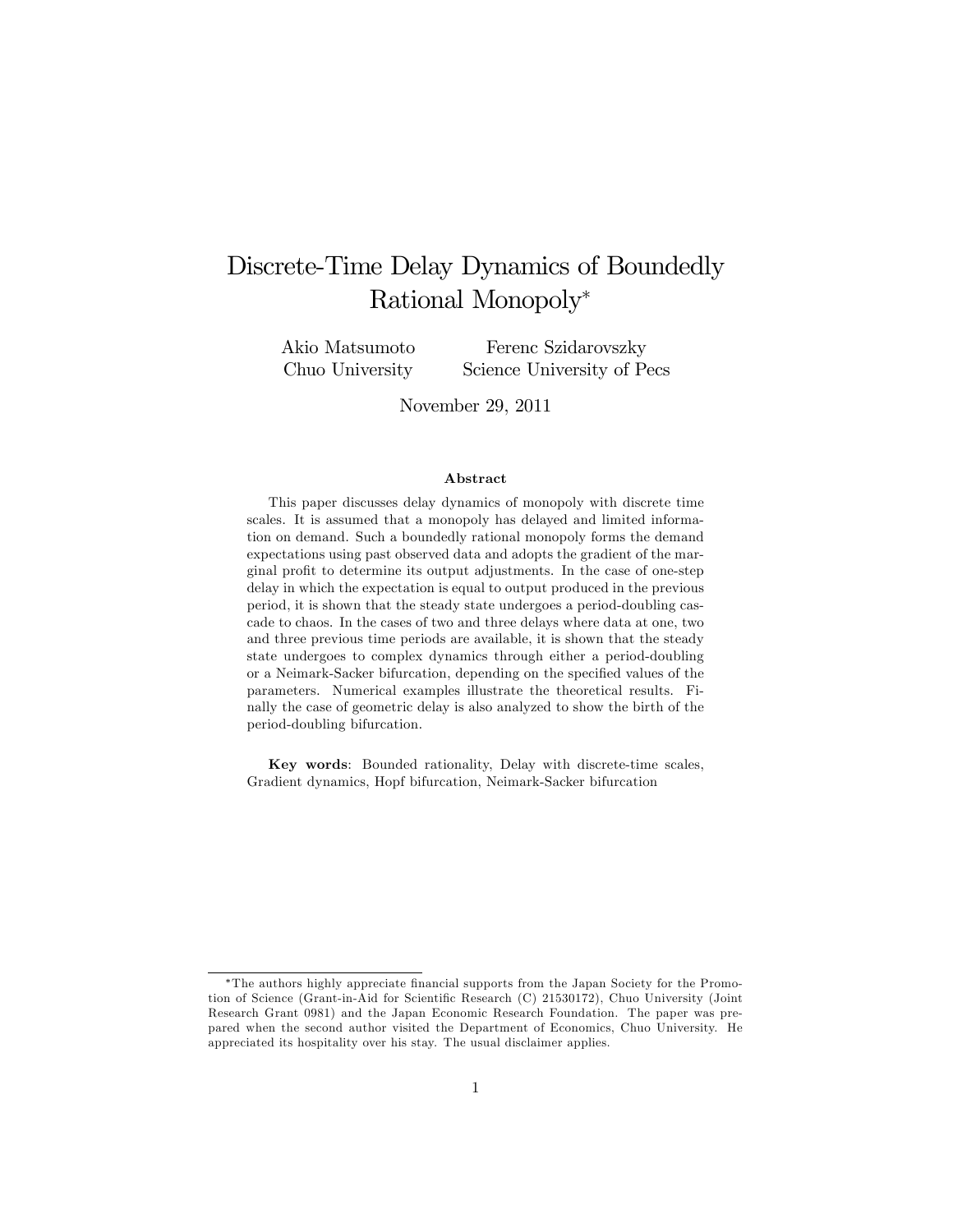## 1 Introduction

Most dynamic models examined in the mathematical economics literature assume the existence of simultaneous information about the markets as well as about the competitors. However in real economies there is always a time-lag because Önding optimal decisions and implementing them always result in time delays. In many cases the firms are willing to react to an average of past data instead of following sudden market changes and fluctuations. If continuous time scales are assumed, then time lags can be modeled with fixed delays or by assuming continuously distributed delays. A comprehensive summary of the relevant mathematical methodology can be found, for example, in Bellman and Cooke (1956) and Cushing (1977). Continuous-time dynamic monopoly with a single or two fixed delays is examined in Matsumoto and Szidarovszky (2011a), the cases of continuously distributed delays are discussed in Matsumoto and Szidarovszky (2011b).

In the cases of discrete time scales it is usually assumed that the delays are integer multiples of the unit step, so delayed models can be rewritten as higher order discrete systems. This is the approach that is followed in this paper, which can be considered as the discrete time counter part of our earlier papers mentioned above.

This paper is a straightforward extension of the delay monopoly model with bounded rationality considered by Agiza et al. (2001) and reconsidered later by Sun (2011). When demand information is uncertain or incomplete, the monopolistic Örm bases its expectations on past observed data. It is customary to assume naively expected demand that is equal to the output actually produced in the previous period. Since naive expectation formed at the current period is based on the past data obtained at one period before, we say that there is a one-step delay in the naive expectation formation. In Agizaís model, the onestep delay is replaced with a two-step delay where expectation is a weighted average of the past outputs at one period and two periods before. Then it is shown that the two-step delay increases stability in comparison to the one-step delay in a sense that it enlarges the stability region of a monopoly equilibrium. Sun's model examines stability of Agiza's model by introducing a three-step delay defined in the same way and unveils that a multi-delay destabilizes the monopoly equilibrium more than a single-delay model. These results are also numerically demonstrated. In addition, it is numerically verified that complicated dynamics can be born in a single-delay as well as in multi-delay models when the monopoly equilibrium loses stability. Adopting the delay structure in these monopoly models, we extend their results in the following way:

- (1) We analytically re-examine stability of the delay monopoly model with multiple delays and present complete stability analysis.
- $(2)$  We show the existence of two different routes to complex dynamics involving chaos, one via a period-doubling bifurcation and the other via a Neimark-Sacker bifurcation.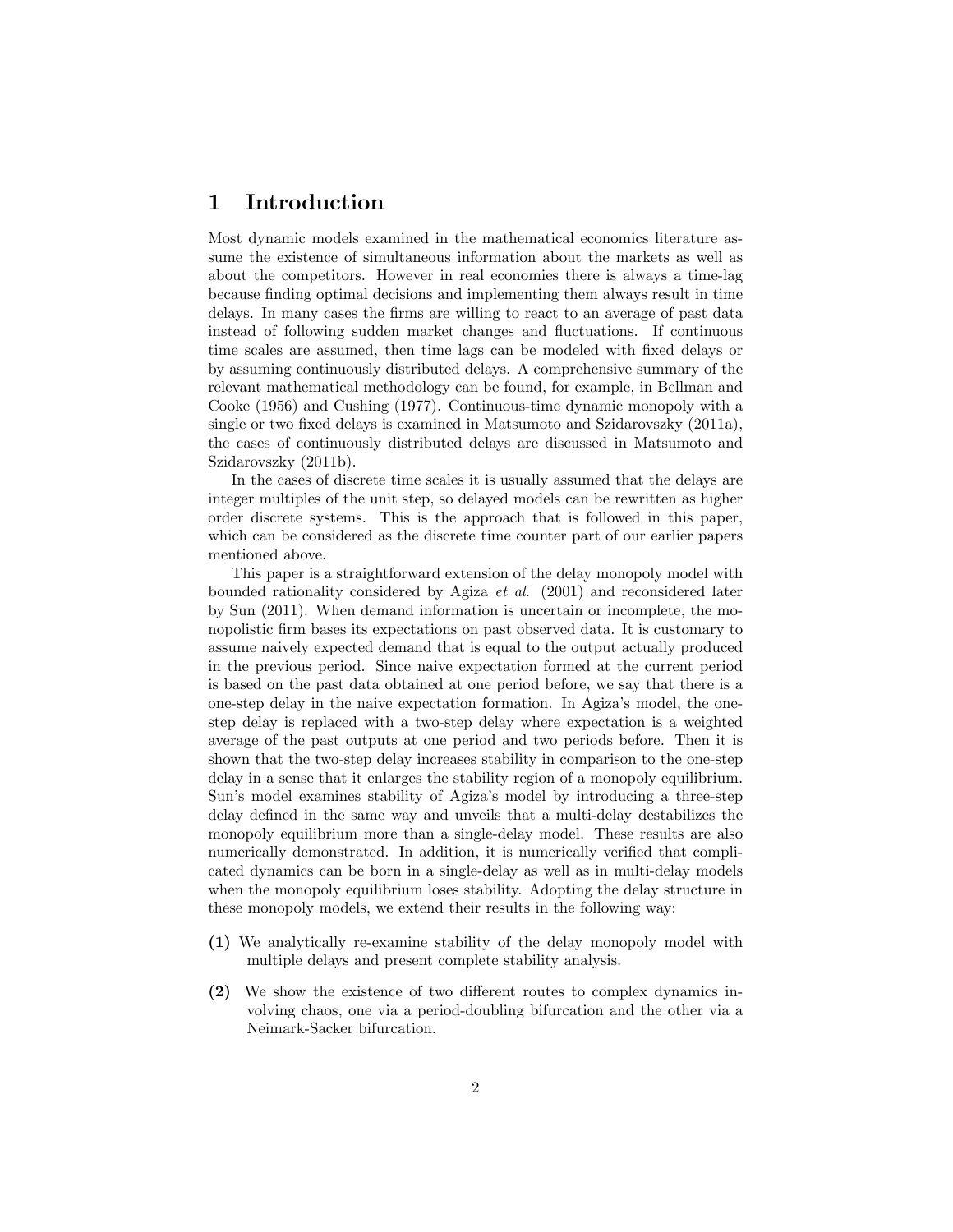This paper is organized as follows. In Section 2, we construct a basic model with one-step delay (i.e., naive expectation) and show that the dynamic equation is conjugate to the logistic map when the gradient method is assumed. In Section 3, we study monopoly dynamics with two-step delay and deduce a double routes to chaos. In Section 4, we proceed to monopoly dynamics with three-step delay and demonstrate that it can generate a wide spectrum of dynamics ranging from simple periodic cycles to chaotic oscillations.

## 2 Dynamic Monopoly with One-Step Delay

We construct a basic delay monopoly model with bounded rationality, following Agiza et al.  $(2001)$ . Let q be the output of a firm. The price function is assumed to be linear,

$$
p = a - bq
$$

and the production cost function to be quadratic,

$$
C(q) = cq^2
$$

where  $a, b$  and  $c$  are positive constants. It is assumed that a monopolistic firm has only partial knowledge of the demand function and determines its output decision on basis of a gradient of the marginal expected profit. That is, the firm increases or decreases output according to whether the marginal profit is positive or negative. Taking expected demand  $q^e$  given, the expected marginal profit is assumed to have the form,

$$
\frac{d\pi(q^e)}{dq^e} = a - 2(b+c)q^e.
$$

The level of output at period  $t + 1$  is determined in such a way that the output growth rate is proportional to the expected marginal profit

$$
\frac{q(t+1) - q(t)}{q(t)} = \alpha \frac{d\pi (q^{e}(t+1))}{dq^{e}(t+1)}
$$

where  $\alpha > 0$  is an adjustment coefficient. The output adjustment process is rewritten in the form,

$$
q(t+1) = q(t) + \alpha q(t) \{a - 2(b+c)q^{e}(t+1)\}.
$$
 (1)

The time evolution of the monopolistic firm depends on the formation of the expected demand. We start dynamic analysis with a benchmark case where the expected demand at time  $t + 1$  is equal to the quantity actually realized in the previous period,

$$
q^e(t+1) = q(t). \tag{2}
$$

This formation is usually called a naive expectation. Since there is one-step delay in the naive expectation, we call it one-step delay. Substituting (2) into  $(1)$  yields a first-order difference equation,

$$
q(t+1) = q(t) + \alpha q(t) [a - 2(b+c)q(t)].
$$
\n(3)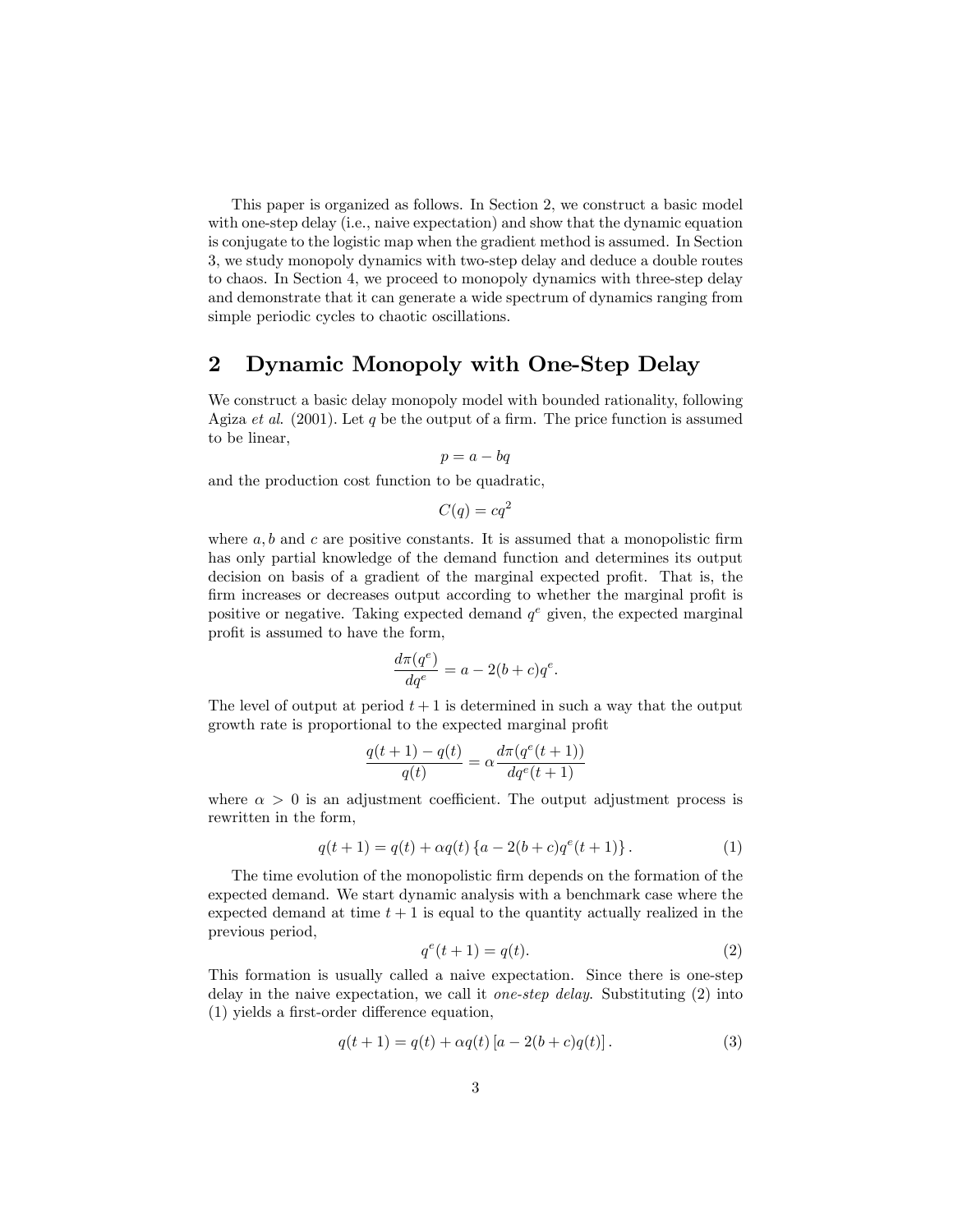It has two steady states; a trivial (zero) solution and a non-trivial (positive) solution. The trivial solution is eliminated from further considerations. The non-trivial solution, which will be called a monopoly equilibrium, is given by

$$
q_M = \frac{a}{2(b+c)}.
$$

The monopoly equilibrium is locally asymptotically stable if the slope of the dynamic equation (3) evaluated at  $q_M$  is less than unity in absolute value,

$$
\left| \frac{dq(t+1)}{dq(t)} \right| = |1 - a\alpha| < 1.
$$

With  $a\alpha > 0$ , the derivative is always less than unity. If  $a\alpha^*$  denotes the threshold value for which the derivative is  $-1$ , then the stability condition is

$$
a\alpha < a\alpha^* = 2.
$$

It can be shown that the dynamic equation (3) is conjugate to the logistic map<sup>1</sup> and the confinement condition is  $a\alpha \leq 3$ . Therefore if  $a\alpha$  increases from 2 to 3, then the monopoly equilibrium is destabilized through a period-doubling (PD henceforth) bifurcation in which stability is replaced with a 2-periodic cycle which is then further replaced by a 4-periodic cycle, and so on. We summarize this result as follows:

**Proposition 1** If the quantity expectation is formed with one-step delay, then the monopoly equilibrium  $q_M$  is locally asymptotically stable for  $a\alpha < a\alpha^*$ , loses stability for  $a\alpha = a\alpha^*$  and undergoes a PD cascade to chaos when  $a\alpha$  increases from  $a\alpha^*$  to 3 where  $a\alpha^* = 2$ .

## 3 Two-Step Delay

We now proceed to a *two-step delay* case where the expected demand for period  $t+1$  is a weighted average of the outputs at periods t and  $t-1$ ,

$$
q^{e}(t+1) = \omega_0 q(t) + \omega_1 q(t-1)
$$
\n(4)

where  $\omega_i \geq 0$  for  $i = 0, 1$  and  $\omega_0 + \omega_1 = 1$ . The coefficient  $\omega_0$  is the weight of the one-step delay and  $\omega_1$  is the weight of the two-step delay in the expectation formation. Inserting (4) into the dynamic equation (1) yields a second-order difference equation

$$
q(t+1) = q(t) + \alpha q(t) \{a - 2(b+c) [\omega_0 q(t) + \omega_1 q(t-1)]\}
$$
 (5)

which is rewritten as a two-dimensional first-order system in the form

$$
x(t + 1) = q(t),
$$
  
 
$$
q(t + 1) = q(t) + \alpha q(t) \{a - 2(b + c)[\omega_0 q(t) + (1 - \omega_0)x(t)]\}.
$$

<sup>&</sup>lt;sup>1</sup> Transformation is possible by a variable change,  $x(t) = q(t)/\bar{q}$  with  $\bar{q} = (1+a\alpha)/2\alpha(b+c)$ .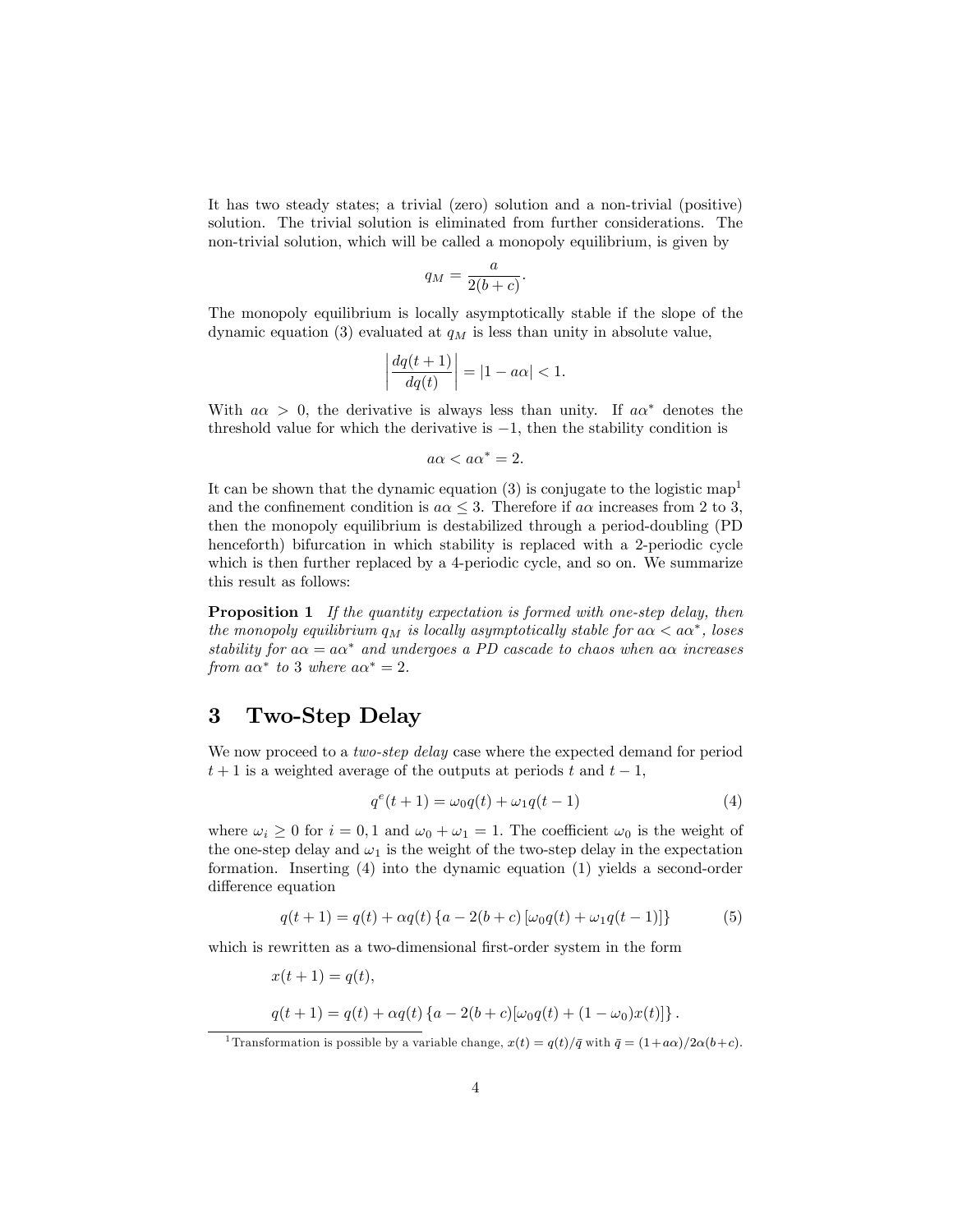Notice that the monopoly equilibrium  $q_M$  is the positive stationary state of this system. The coefficient matrix of the linearized system is

$$
\left(\begin{array}{cc}0&1\\-a\alpha(1-\omega_0)&1-a\alpha\omega_0\end{array}\right)
$$

and its characteristic equation is transformed into a quadratic equation

$$
\lambda^2 + a_1 \lambda + a_2 = 0
$$

where  $a_1 = -(1 - a\alpha\omega_0)$  and  $a_2 = a\alpha(1 - \omega_0)$ . The sufficient and necessary conditions that a quadratic equation has roots inside the unit cycle are given by relations<sup>2</sup>

$$
1 + a_1 + a_2 = a\alpha > 0,
$$
  
\n
$$
1 - a_1 + a_2 = 2 - a\alpha(2\omega_0 - 1) > 0,
$$
  
\n
$$
1 - a_2 = 1 - a\alpha(1 - \omega_0) > 0.
$$
\n(6)

The inequality of the first condition always holds implying that the characteristic equation does not have a unit root. The directions of the other two conditions depend on the parameter values to be specified and thus are ambiguous.

To consider the effects caused by the two-step time delay, we first examine two boundary cases. In one case with  $\omega_0 = 1$  and  $\omega_1 = 0$ , the two-step delay is reduced to the one-step delay, which is already considered in the previous section. In the other boundary case with  $\omega_0 = 0$  and  $\omega_1 = 1$ , the expected demand at time  $t + 1$  is equal to the output realized at period  $t - 1$ ,

$$
q^e(t+1) = q(t-1).
$$

This special expectation formation is called an extreme two-step delay with which the dynamic equation  $(5)$  is reduced to a second-order difference equation

$$
q(t+1) = q(t) + \alpha q(t) \{a - 2(b+c)q(t-1)\}.
$$
 (7)

The second condition of (6) is satisfied under  $\omega_0 = 0$ . Destabilization occurs only by violating the third condition from which we obtain the following threshold value denoted by  $a\alpha^{**}$ ,

$$
a\alpha^{**}=1.
$$

When  $a\alpha = a\alpha^{**}$ , the monopoly equilibrium changes stability through a pair of complex conjugate roots. As  $a\alpha$  becomes larger, stability is replaced with a periodic cycle, which is then replaced with a quasi-periodic cycle. Such a stability change is called a Neimark-Sacker (NS henceforth) bifurcation. Since  $a\alpha^* < a\alpha^{**}$ , this special two-step delay has a stronger destabilizing effect than the one-step delay. Our second result of delay dynamics is the following:

<sup>&</sup>lt;sup>2</sup> See, for example, Okuguchi and Szidarovszky (1999) and Bischi, *et al.* (2010).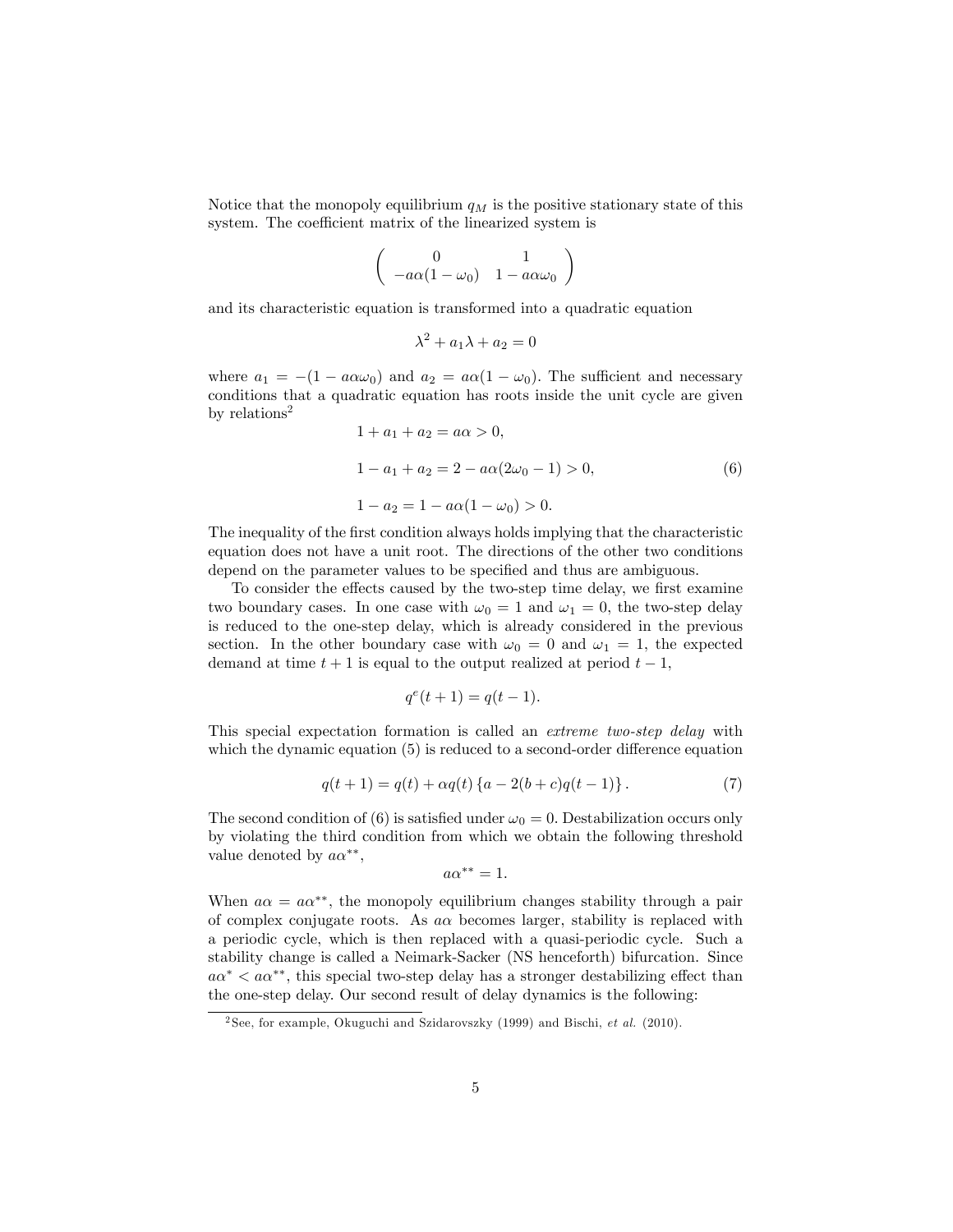Proposition 2 If the quantity expectation is formed with an extreme two-step delay, then the monopoly equilibrium is locally asymptotically stable if a  $\alpha$  <  $a\alpha^{**}$ , loses stability if  $a\alpha = a\alpha^{**}$  and is locally unstable through a NS bifurcation if  $a\alpha > a\alpha^{**}$  where  $a\alpha^{**} = 1$ .

We now turn attention to a *general two-step delay* with  $\omega_0 > 0$  and  $\omega_1 > 0$ . The second condition of (6) is satisfied when  $\omega_0 \leq 1/2$  and leads to a PD boundary defined for  $\omega_0 > 1/2$ ,

$$
a\alpha_{PD}^I = \frac{2}{2\omega_0 - 1}.\tag{8}
$$

A PD bifurcation occurs when the monopoly equilibrium crosses this boundary on which one of the eigenvalues is equal to  $-1$ . Since  $\omega_0 < 1$ , the third condition of  $(6)$  is not necessarily true either. Replacing the inequality with the equality and solving it for  $a\alpha$  yields the NS boundary defined by

$$
a\alpha_{NS}^I = \frac{1}{1 - \omega_0} > 1.
$$
\n<sup>(9)</sup>

On this curve the characteristic equation has purely imaginary roots. A NS bifurcation arises when the monopoly equilibrium crosses this boundary. The partition curve defined by

$$
a\alpha = \min[a\alpha_{NS}^I, a\alpha_{PD}^I]
$$

divides the  $(\omega_0, a\alpha)$  plane into two parts: the monopoly equilibrium is locally asymptotically stable in the region below this curve and locally unstable in the region above. A two-parameter bifurcation diagram for  $0 < \omega_0 < 1$  and  $0 < a\alpha < 4$  is illustrated in Figure 1 where the upward-sloping convex curve is the NS boundary, the downward-sloping convex curve is the PD boundary and the two curves intercept at  $\omega_0 = 3/4$ . The monopoly equilibrium is locally stable in the red region. Different color indicates different period of cycles up to 16. In the gray region periodic cycles have periods longer than 16 or aperiodic cycles are born. The solution becomes infeasible for the parameter values selected from the white region. The following two observations can be made:

- (i) The general two-step delay leads to lesser stability in the monopoly equilibrium than the one-step delay for  $0 < \omega_0 < 1/2$  as  $a\alpha_{NS}^I < a\alpha^*$ .
- (ii) The general two-step delay leads to greater stability in the monopoly equilibrium than the one-step delay for  $1/2 < \omega_0 < 1$  as  $\min[a\alpha_{NS}^I, a\alpha_{PD}^I] >$  $a\alpha^*$ .

Notice also that the stability intervals in the two boundary cases can be found in Figure 1, namely,  $(0, a\alpha^*)$  at  $\omega_0 = 1$  and  $(0, a\alpha^{**})$  at  $\omega_0 = 0$ . The third results generated by the delay dynamics can be mentioned as follows: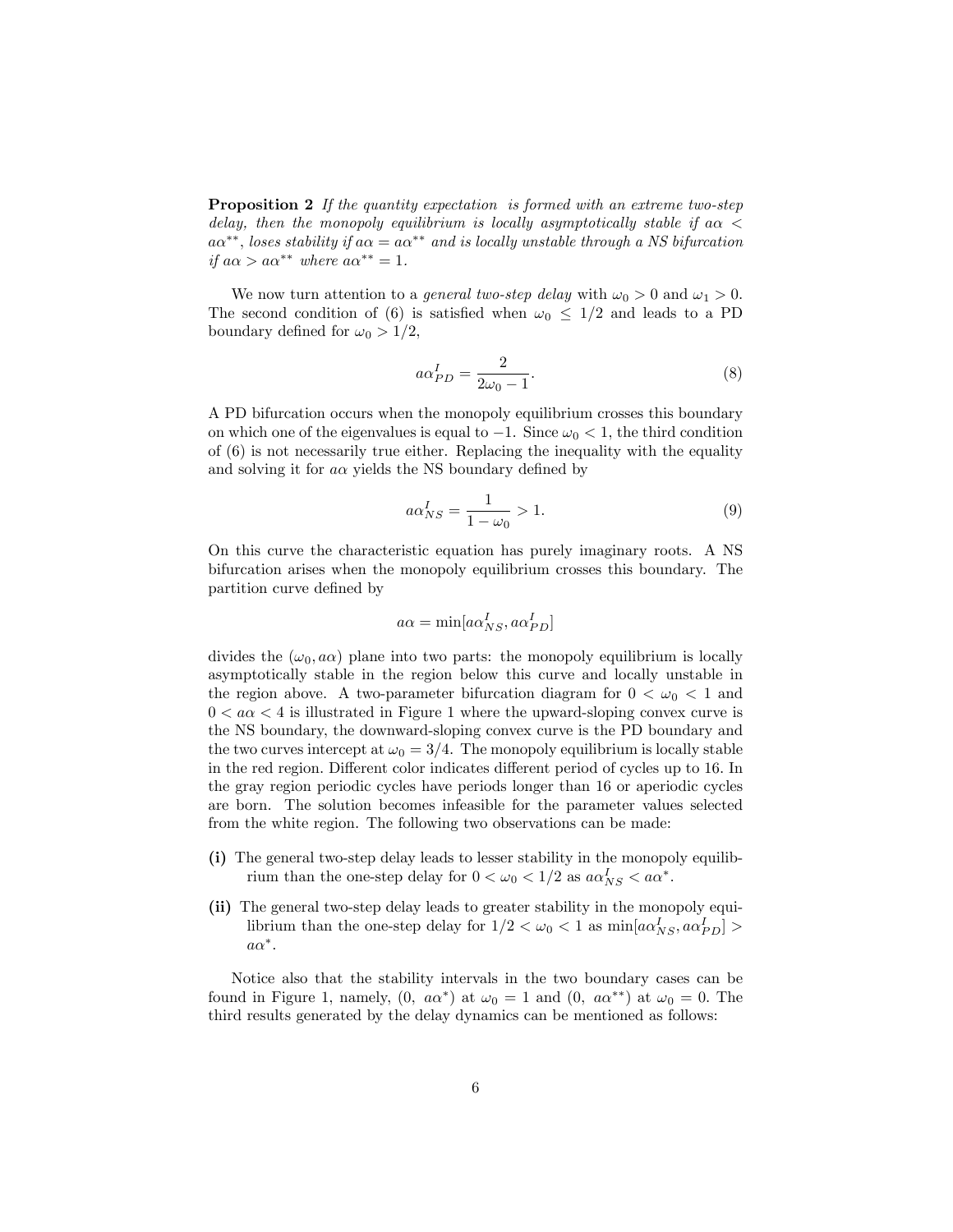**Proposition 3** If the quantity expectation is formed with a general two-step delay, then the  $(\omega_0, a\alpha)$  plane is divided by the partition curve

$$
a\alpha = \min[a\alpha_{NS}^I, a\alpha_{PD}^I]
$$

and the stability of the monopoly equilibrium is replaced with a periodic or aperiodic oscillation through a NS bifurcation if it loses stability at  $a\alpha = a\alpha_{NS}^{I}$  for  $0 < \omega_0 \leq 3/4$  whereas it goes to chaos via a PD bifurcation if it loses stability at  $a\alpha = a\alpha_{PD}^I$  for  $3/4 < \omega_0 < 1$ .



Figure 1. Bifurcation diagram with a general two-step delay

## 4 Three-Step Delay

In this section, we extend our analysis to a *three-step delay* where the expectation at time  $t + 1$  is formed as a weighted average of the past outputs at three different periods of time,  $t, t - 1$  and  $t - 2$ ,

$$
q^{e}(t+1) = \omega_0 q(t) + \omega_1 q(t-1) + \omega_2 q(t-2)
$$
\n(10)

where  $\omega_i \geq 0$  and  $\omega_0 + \omega_1 + \omega_2 = 1$ . There are seven cases depending on the number of positive  $\omega_i$  values:

> (1)  $\omega_0 > 0$ ,  $\omega_1 > 0$  and  $\omega_2 > 0$ ,  $(2-k) \omega_k = 0$  and  $\omega_i > 0$  for  $i \neq k$   $(k = 0, 1, 2)$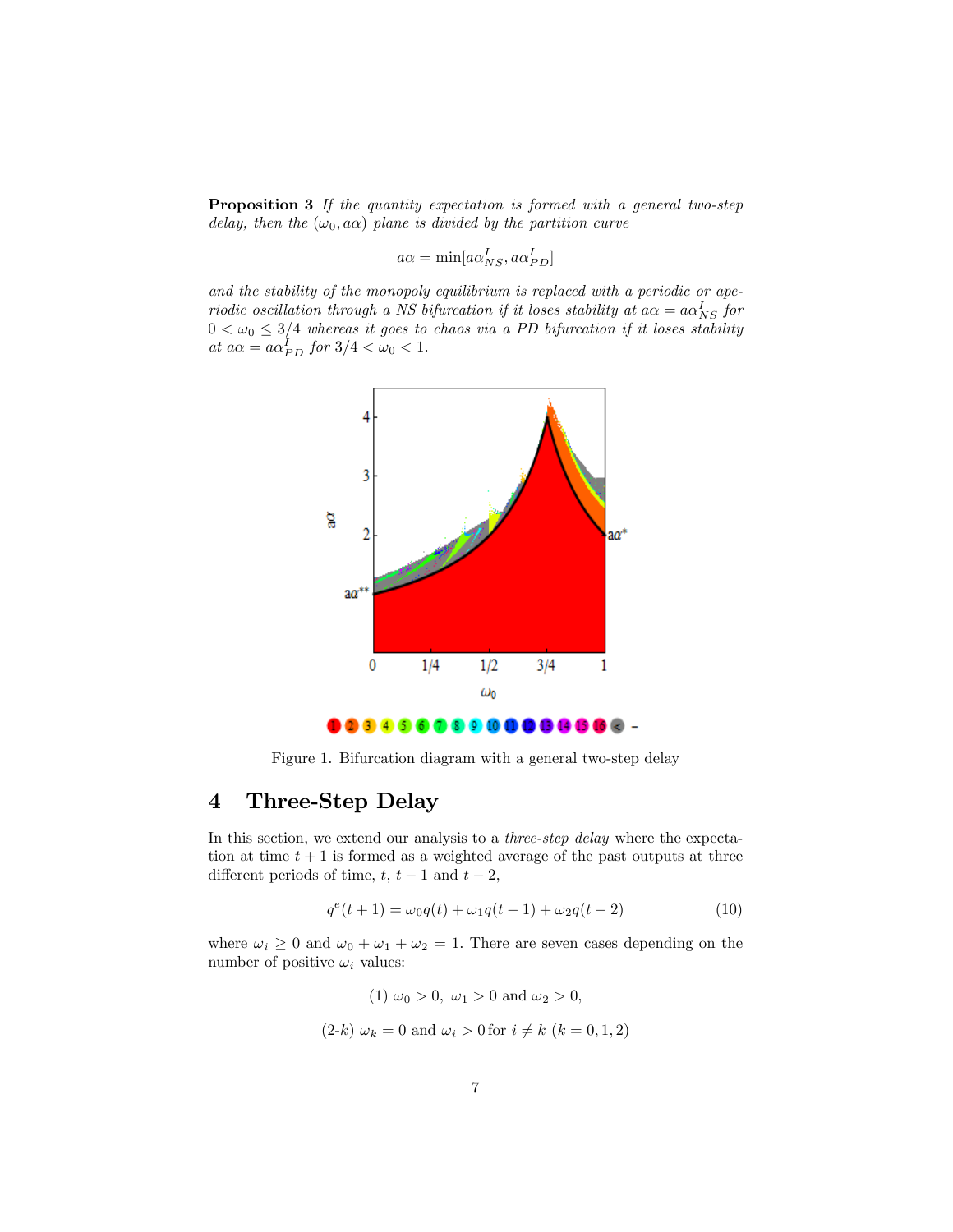$$
(3-k)
$$
  $\omega_k = 1$  and  $\omega_i = 0$  for  $i \neq k$   $(k = 0, 1, 2)$ .

We call case  $(1)$  a *general three-step delay* and confine our attention to this case. The following three cases with  $\omega_2 = 0$  are already considered: (2-2)  $\omega_0 >$ 0,  $\omega_1 > 0$  and  $\omega_2 = 0$  (i.e., the general two-step delay), (3-0)  $\omega_0 = 1$  and  $\omega_1 = \omega_2 = 0$  (i.e., the one-step delay) and (3-1)  $\omega_1 = 1$  and  $\omega_0 = \omega_2 = 0$  (i.e., the extreme two-step delay). In Figure 2, points  $\mathbb A$  and  $\mathbb B$  correspond to (3-0) and  $(3-1)$ . A line connecting points A and B corresponds to  $(2-2)$ . Notice that the one-step delay is a boundary case of the two-step delay and the two-step delay is a boundary case of the three-step delay. The remaining three cases, (2- 0), (2-1) and (3-2), are also boundary cases where  $\omega_2$  is always positive. Since they can be discussed similarly to those given in this paper, we omit the further considerations to avoid repeating similar discussions.

Substituting (10) into the output dynamic equation (1) yields a third-order difference equation

$$
q(t+1) = q(t) + \alpha q(t) \left\{ a - 2(b+c) \left[ \omega_0 q(t) + \omega_1 q(t-1) + \omega_2 q(t-2) \right] \right\}. (11)
$$

This can be written as a three-dimensional first-order dynamic system in the form,

$$
x(t + 1) = y(t),
$$
  
\n
$$
y(t + 1) = q(t),
$$
  
\n
$$
q(t + 1) = q(t) + \alpha q(t) \{a - 2(b + c) [\omega_0 q(t) + \omega_1 y(t) + (1 - \omega_0 - \omega_1) x(t)]\},
$$

where  $q_M$  is the positive stationary point of this system. The coefficient matrix of the linearized dynamic system evaluated at the stationary point is

$$
\left(\begin{array}{ccc} 0 & 1 & 0 \\ 0 & 0 & 1 \\ -a\alpha(1-\omega_0-\omega_1) & -a\alpha\omega_1 & 1-a\alpha\omega_0 \end{array}\right).
$$

Its characteristic equation is reduced to a cubic equation,

$$
\lambda^3 + a_1 \lambda^2 + a_2 \lambda + a_3 = 0 \tag{12}
$$

where

$$
a_1 = a\alpha\omega_0 - 1,
$$
  

$$
a_2 = a\alpha\omega_1,
$$

$$
a_3 = a\alpha(1 - \omega_0 - \omega_1).
$$

The monopoly equilibrium is locally asymptotically stable if all eigenvalues of (12) are less than unity in absolute value. As it has been proved in Farebrother  $(1973)$  and Okuguchi and Irie  $(1990)$ , the most simplified form of the sufficient

and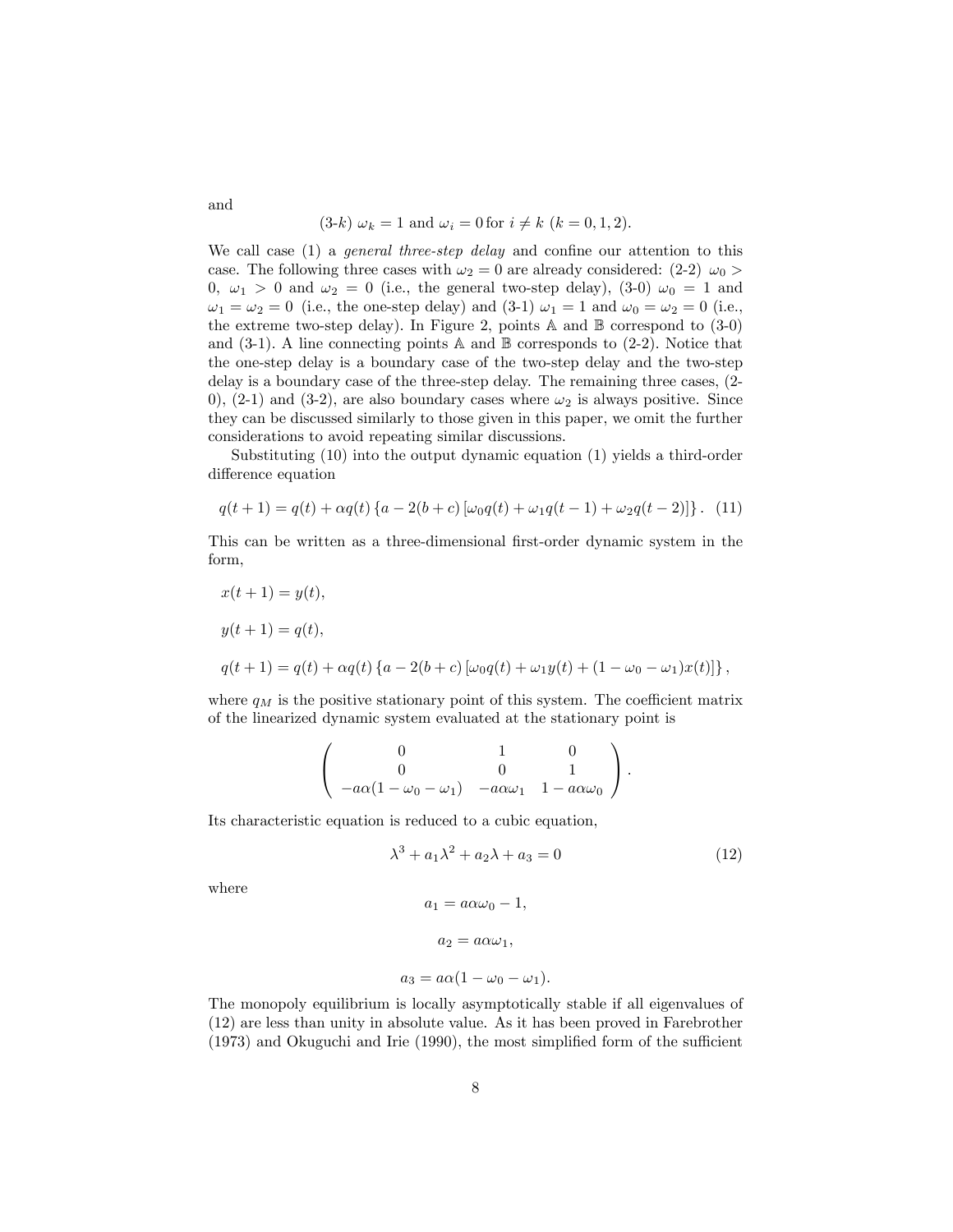and necessary conditions for the cubic equation to have roots only inside the unit cycle is

$$
1 + a_1 + a_2 + a_3 = a\alpha > 0,
$$
  
\n
$$
1 - a_1 + a_2 - a_3 = 2 - a\alpha(1 - 2\omega_1) > 0,
$$
  
\n
$$
1 - a_2 + a_1a_3 - a_3^2 = \varphi(\omega_0, \omega_1, a\alpha) > 0,
$$
  
\n
$$
a_2 = a\alpha\omega_1 < 3,
$$
\n(13)

where

$$
\varphi(\omega_0, \omega_1, a\alpha) = 1 - a\alpha(1 - \omega_0) - (a\alpha)^2 (2\omega_0^2 - 3\omega_0(1 - \omega_1) + (1 - \omega_1)^2).
$$
 (14)

The first condition of (13) always holds as  $a > 0$  and  $\alpha > 0$  are assumed. The other three conditions depend on the specification of the parameter values.

## 4.1 General Three-Step Delay

Under the conditions  $\omega_i > 0$  for  $i = 0, 1, 2$ , the second condition of (13) is always satisfied for  $\omega_1 \geq 1/2$  and leads to a PD boundary for  $\omega_1 < 1/2$ ,

$$
a\alpha_{PD}^{II} = \frac{2}{1 - 2\omega_1} > 2.
$$
 (15)

From the third condition of (13), a NS boundary is defined by  $\varphi(\omega_0, \omega_1, a\alpha) = 0$ and its shape depends on the sign of the multiplier of  $(a\alpha)^2$  in equation (14). So let  $A = 2\omega_0^2 - 3\omega_0(1 - \omega_1) + (1 - \omega_1)^2$ , which can be rewritten as

$$
A = 2(\omega_0 - (1 - \omega_1)) \left( \omega_0 - \frac{1}{2} (1 - \omega_1) \right).
$$
 (16)

We first consider the case of  $A = 0$  in which either of the following two relations of  $\omega_0$  and  $\omega_1$  holds,

$$
\omega_0 = 1 - \omega_1
$$

or

$$
\omega_0 = \frac{1}{2}(1 - \omega_1).
$$

The first relation implies  $\omega_2 = 0$ . As already mentioned, the boundary cases with  $\omega_2 = 0$  are already examined. Therefore, we can assume the second case only when  $\omega_0 < 1/2$  and the third condition of (13) has the special form

$$
1 - a\alpha(1 - \omega_0) > 0,
$$

or

$$
a\alpha < a\alpha_{NS}^I.
$$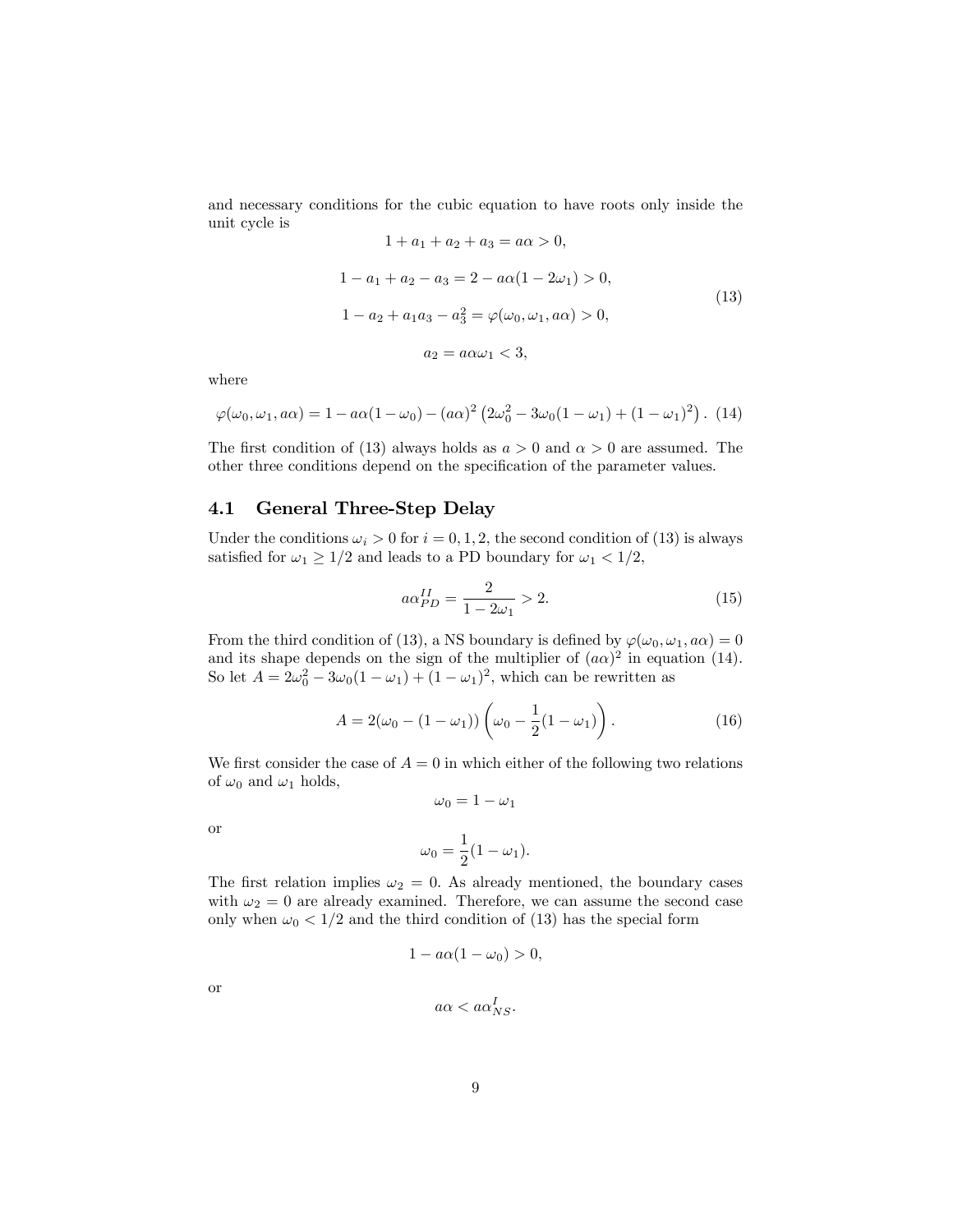An alternative form of the NS boundary in terms of  $\omega_0$  can be defined over the interval  $(1/4, 1/2)$  by substituting the relation of the second case into equation (15),

$$
a\alpha_{PD}^{II} = \frac{2}{4\omega_0 - 1}.
$$

The last condition of (13) holds if

$$
a\alpha < \frac{3}{\omega_1} = \frac{3}{1 - 2\omega_0}.
$$

Notice that

$$
a\alpha_{PD}^{II} - a\alpha_{NS}^{I} = \frac{3(1 - 2\omega_0)}{(4\omega_0 - 1)(1 - \omega_0)} > 0,
$$

furthermore

$$
\frac{3}{\omega_1} = \frac{3}{1 - 2\omega_0} > a\alpha_{NS}^I
$$
 for  $\omega_0 < \frac{1}{2}$ .

Hence the  $a\alpha = a\alpha_{NS}^I$  boundary separates the stability region from the instability region.

**Proposition 4** If  $0 < \omega_1 < 1$  and  $\omega_0 = \frac{1}{2}$  $\frac{1}{2}(1-\omega_1)$ , then  $a\alpha = a\alpha_{NS}^I$  is a partition curve below which the monopoly equilibrium is locally asymptotically stable and above which it is destabilized through a NS bifurcation where

$$
a\alpha_{NS}^I = \frac{1}{1-\omega_0} \text{ for } 0 < \omega_0 < \frac{1}{2}.
$$

Suppose next that  $A \neq 0$ . Solving  $\varphi(\omega_0, \omega_1, a\alpha) = 0$  for  $a\alpha$  gives explicit forms of the two NS boundaries

$$
a\alpha_{(+)} = \frac{-(1 - \omega_0) + \sqrt{D}}{2A} \tag{17}
$$

and

.

$$
a\alpha_{(-)} = \frac{-(1 - \omega_0) - \sqrt{D}}{2A} \tag{18}
$$

where  $D$  is the discriminant defined by

$$
D = 5 + 9\omega_0^2 - 4\omega_1(2 - \omega_1) + 2\omega_0(6\omega_1 - 7).
$$

Solving  $D = 0$  yields two threshold values of  $\omega_0$ ,

$$
\omega_0^{(+)}=\frac{7-6\omega_1+2\sqrt{1-3\omega_1}}{9}
$$

and

$$
\omega_0^{(-)} = \frac{7 - 6\omega_1 - 2\sqrt{1 - 3\omega_1}}{9}
$$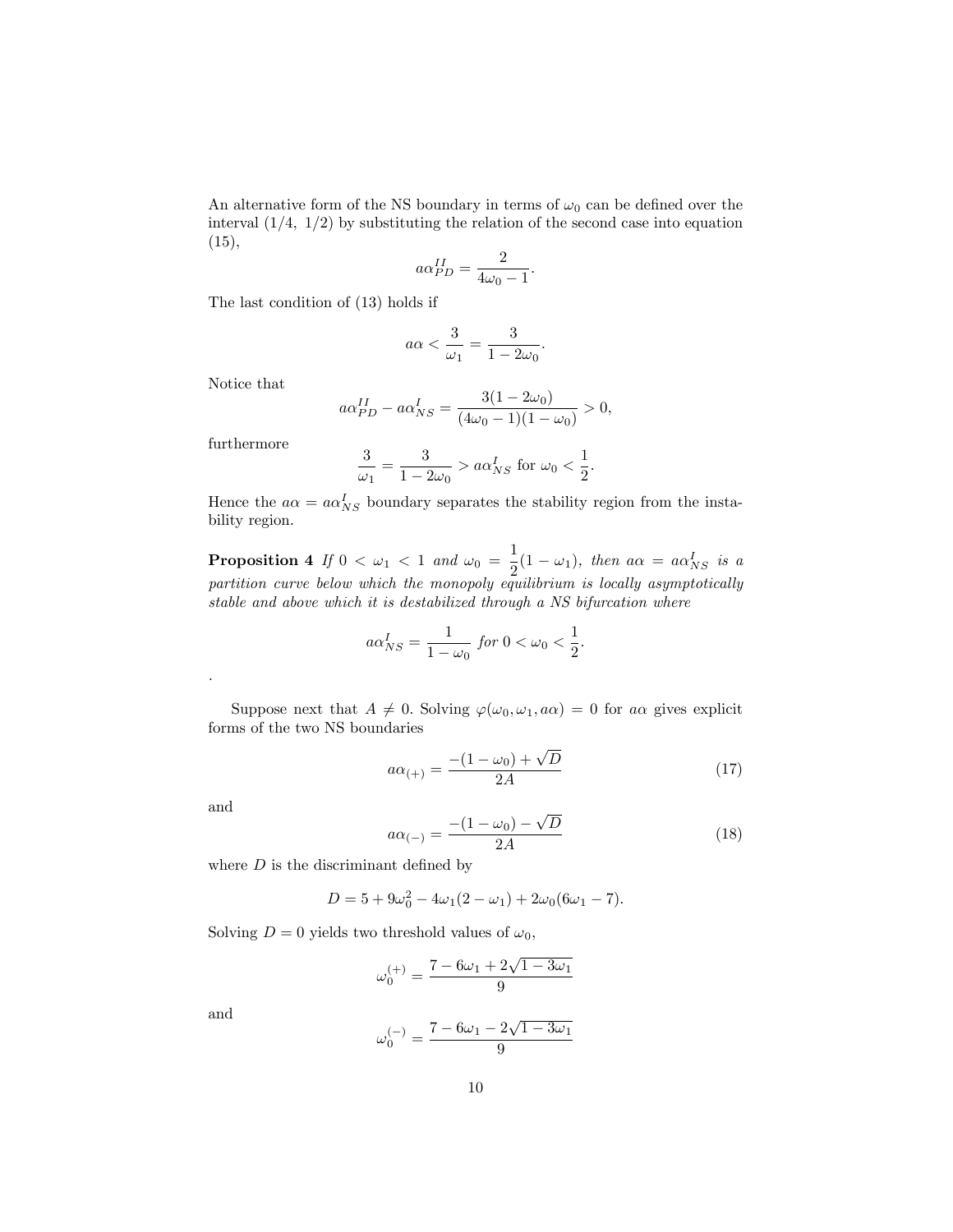$\omega_0^{(+)}$  and  $\omega_0^{(-)}$  are distinct for  $\omega_1 < 1/3$  (i.e.,  $1/2 \leq \omega_0^{(-)} < 5/9 < \omega_0^{(+)} < 1$ ), identical for  $\omega_1 = 1/3$  (i.e.,  $\omega_0^{(+)} = \omega_0^{(-)} = 5/9$ ) and  $D = 0$  has no real solution if  $\omega_1 > 1/3$ .

The divisions of the  $(\omega_1, \omega_0)$  plane are given in Figure 2. The unit square is divided by the  $\omega_0 = 1 - \omega_1$  line into the gray region and the white region which is eliminated from further considerations because  $\omega_2 < 0$  there. The former region is further divided by the  $\omega_0 = (1 - \omega_1)/2$  line into two smaller triangles. It is clear that  $A < 0$  in the upper triangle shaded with light-gray and  $A > 0$  in the lower triangle with medium-gray.  $D < 0$  is inside the half-oval region shaded with dark-gray in the upper triangle. It can be checked that the lower part of the  $D = 0$  curve (i.e.,  $\omega_0 = \omega_0^{(-)}$ ) is downward-sloping for  $0 < \omega_1 < 1/4$ , upwardsloping for  $1/4 < \omega_1 < 1/3$  and takes the minimum value  $1/2$  at  $\omega_1 = 1/4$ . The upper part of the  $D=0$  curve (i.e.,  $\omega_0 = \omega_0^{(+)}$ ) is downward sloping and below the  $\omega_0 = 1 - \omega_1$  line. The discriminant is always positive (i.e.,  $D > 0$ ) for  $\omega_1 > 1/3$  and the second condition of (13) is satisfied for  $\omega_1 > 1/2$ .



Figure 2. Division of the  $(\omega_1, \omega_0)$  plane

We first examine stability of  $q^M$  in the lower triangle where  $A > 0$ ,  $D > 0$ and  $\omega_0 < 1/2$ . Both denominators of  $a\alpha_{(+)}$  and  $a\alpha_{(-)}$  are positive for  $A > 0$ . Concerning the sign of the numerators, it is able to check that

$$
(1 - \omega_0)^2 - D = \left\{ (1 - \omega_0) + \sqrt{D} \right\} \left\{ (1 - \omega_0) - \sqrt{D} \right\}
$$
  
= 8(1 - \omega\_0 - \omega\_1) \left( \omega\_0 - \frac{1}{2} (1 - \omega\_1) \right) < 0. (19)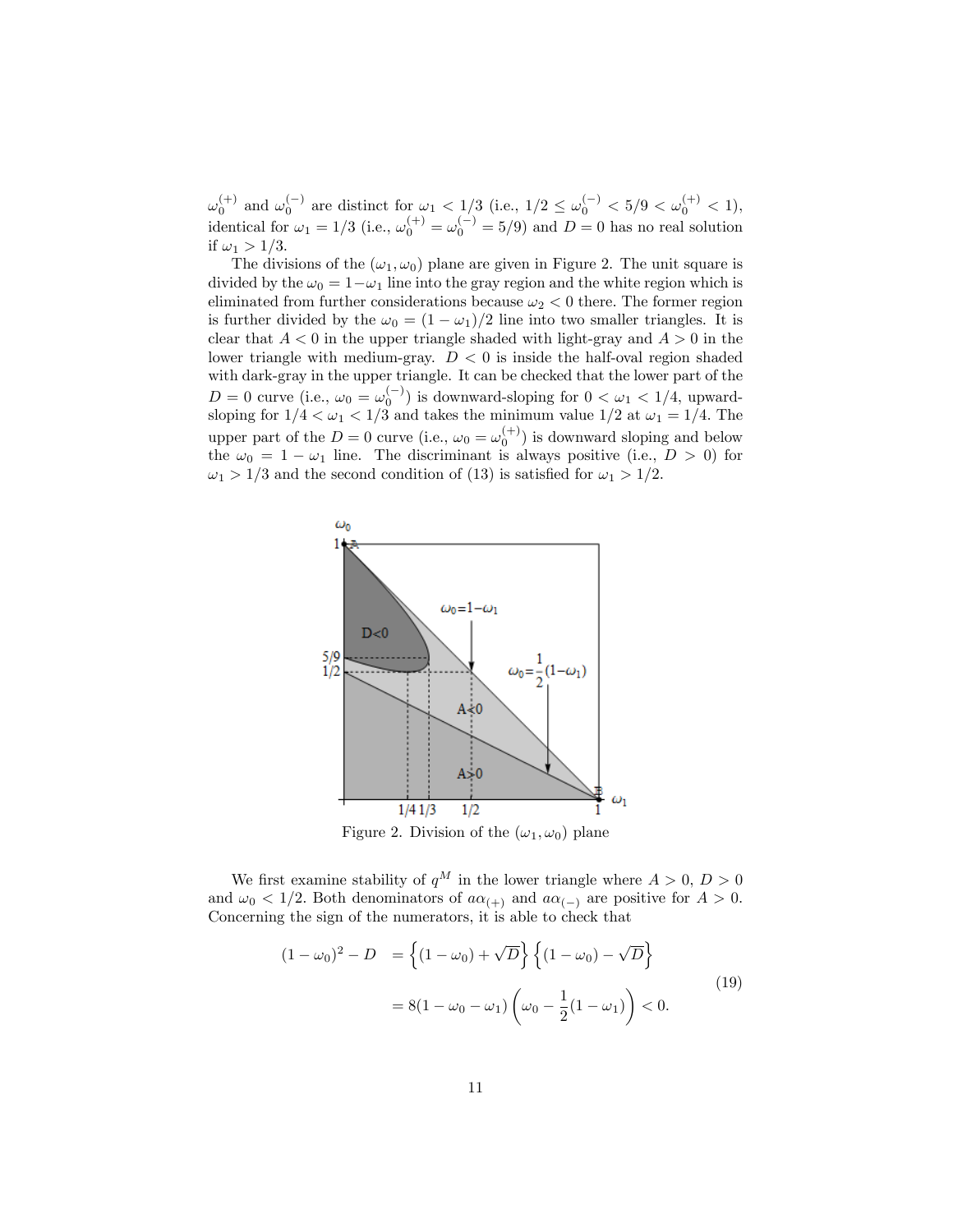The factorization in the first line of  $(19)$  and the inequality in the second line lead to that  $-(1 - \omega_0) + \sqrt{D} > 0$ . As a direct result, the numerator of  $a\alpha_{(+)}$ is positive while that of  $a\alpha_{(-)}$  is negative. In consequence, a NS boundary is given by the  $a\alpha = a\alpha_{(+)}$  curve. On the other hand, the PD boundary is already defined in equation  $(15)$  and is shown to be greater than 2. Since it can be confirmed that  $2 > a\alpha_{(+)}$  for  $\omega_0 < 1/2$ ,<sup>3</sup> we have the following relation in this case with  $A > 0$ :

$$
a\alpha_{(+)}>a\alpha_{PD}^{II}.
$$

In addition

$$
a\alpha_{(+)}<2<\frac{3}{\omega_1}
$$

So, we have the following:

**Proposition 5** If  $\omega_0 < \frac{1}{2}(1 - \omega_1)$  and  $\omega_1 < 1$ , then  $a\alpha = a\alpha_{(+)}$  is a partition line below which the monopoly equilibrium is locally asymptotically stable and above which it is destabilized through a NS bifurcation.

We next devote a little more space to examining the upper triangle with  $A < 0$ . The PD boundary is the same as the one given in (15). Although the NS boundaries are given in (17) and (18), their shapes in the  $(\omega_0, a\alpha)$  plane are sensitive to a choice of  $\omega_1$ . We need to look more closely at them. Due to the definition of the upper triangle, the feasible interval of  $\omega_0$  has the lower bound  $\omega_0^L$  and the upper bound  $\omega_0^U$ ,

$$
\omega_0^L = \frac{1 - \omega_1}{2}
$$
 and 
$$
\omega_0^U = 1 - \omega_1.
$$

When  $\omega_1 < 1/3$ ,  $\omega_0^{(-)}$  and  $\omega_0^{(+)}$  are well-defined. Substituting  $\omega_0^{(-)}$  and  $\omega_0^{(+)}$ , respectively, into  $a\alpha_{(+)}$  (or  $a\alpha_{(-)}$ ) yields two threshold values of  $a\alpha$ ,

$$
a\alpha_M = \frac{9(1+3\omega_1 + \sqrt{1-3\omega_1})}{2+3\omega_1 + 9\omega_1^2 + 2\sqrt{1-3\omega_1}(1+3\omega_1)},
$$
  

$$
a\alpha_m = \frac{9(1+3\omega_1 - \sqrt{1-3\omega_1})}{2+3\omega_1 + 9\omega_1^2 - 2\sqrt{1-3\omega_1}(1+3\omega_1)}
$$

and

$$
a\alpha_m - a\alpha_M = -\frac{2\sqrt{1 - 3\omega_1}}{\omega_1(1 + \omega_1)} < 0.
$$

<sup>3</sup>By definition of  $a\alpha_{(+)},$ 

$$
2 - a\alpha_{(+)} = \frac{1}{2A} \left\{ 4A - \sqrt{D} + (1 - \omega_0) \right\}
$$

:

By (16) and (19), we have  $4A = D - (1 - \omega_0)^2$  which is substituted into the expression in the parentheses to obtain o np

$$
\left\{\sqrt{D} - (1 - \omega_0)\right\} \left\{\sqrt{D} - \omega_0\right\} > 0
$$

where the inequality is due to  $\sqrt{D}$  > (1 -  $\omega_0$ ) and 1 -  $\omega_0$  >  $\omega_0$  if  $\omega_0$  < 1/2.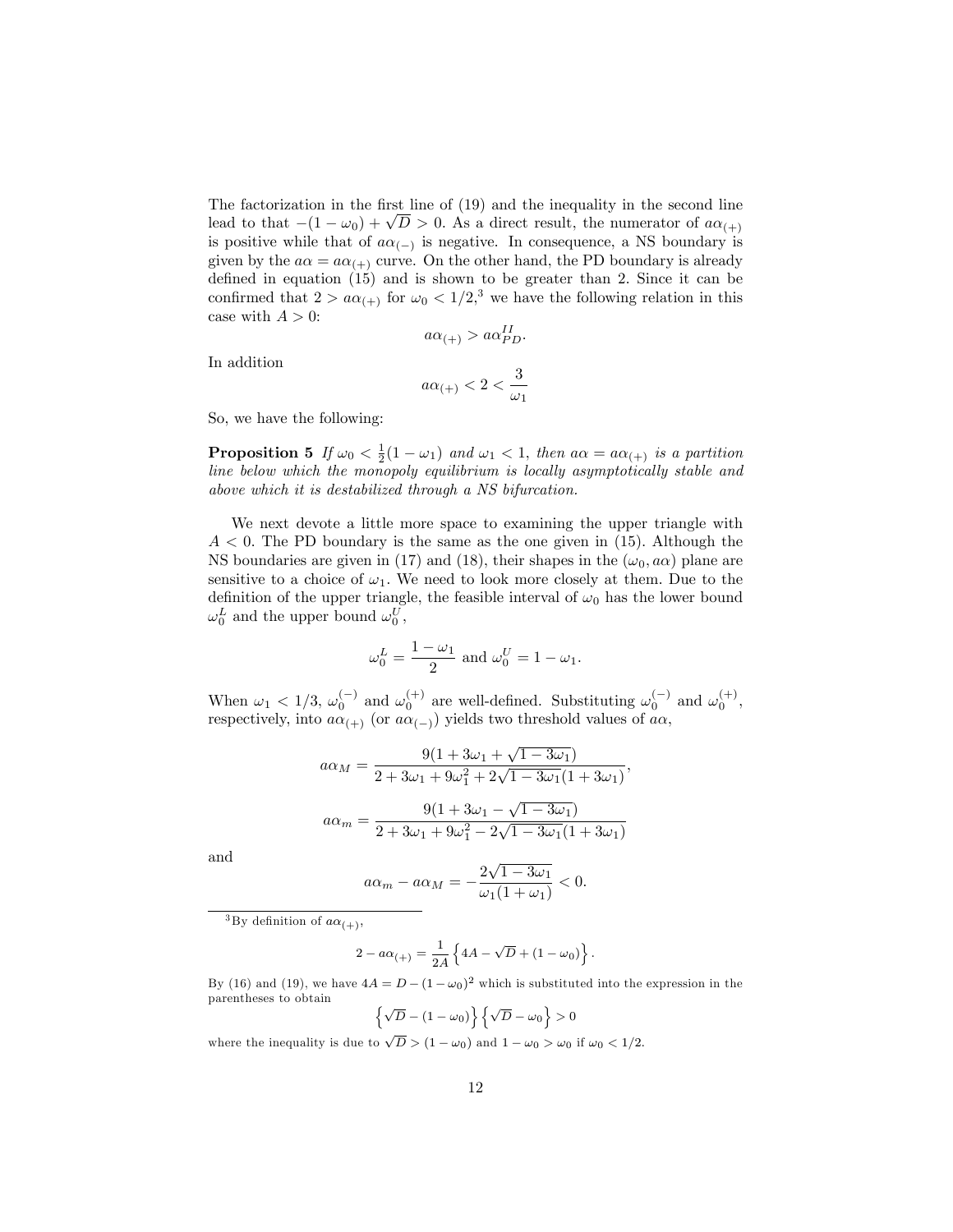Notice that  $a\alpha_{(+)} = a\alpha_{(-)} = a\alpha_m$  at  $\omega_0 = \omega_0^{(-)}$  and  $a\alpha_{(+)} = a\alpha_{(-)} = a\alpha_M$  at  $\omega_0 = \omega_0^{(+)}$ . As seen in Figure 3, it is further possible to show that

$$
a\alpha_{PD}^{II} < a\alpha_m < a\alpha_M \text{ if } \omega_1 < 1/4,
$$
\n
$$
a\alpha_m < a\alpha_{PD}^{II} < a\alpha_M \text{ if } 1/4 < \omega_1 < 5/16,
$$
\n
$$
a\alpha_m < a\alpha_M < a\alpha_{PD}^{II} \text{ if } 5/16 < \omega_1 < 1/3.
$$

It is also clear that the curve  $3/\omega_1$  is above the curves  $a\alpha_M$ ,  $a\alpha_m$  and  $a\alpha_{PD}^{II}$ if  $\omega_1 \leq 1/3$ . If  $1/3 < \omega_1 < 3/8$ , then the PD boundary is below the  $3/\omega_1$  line, and if  $\omega_1 > 3/8$ , then the opposite holds. They intercept at  $\omega_1 = 3/8$ .



Three boundaries with three different values of  $\omega_1$  are illustrated in Figure 4 in which the  $a\alpha = a\alpha_{(+)}$  curve is colored in red, the  $a\alpha = a\alpha_{(-)}$  curve is colored in blue and the PD boundary is a dotted horizontal line. The function  $\varphi(\omega_0, \omega_1, a\alpha)$  is defined and the third stability condition of (13) with positive discriminant is satisfied in the (darker or lighter) gray-colored regions and so is the stability condition with negative discriminant in the white region. The second stability condition of  $(13)$  is satisfied below the PD boundary. The last condition is satisfied if  $a \alpha < 3/\omega_1$ , where the PD boundary is below the  $3/\omega_1$ line. In Figure 4(A) where we take  $\omega_1 = 0.29 < 1/3$ , there are two distinct real roots,  $\omega_0^{(-)} < \omega_0^{(+)}$ . Since the specified value of  $\omega_1$  satisfies the inequalities  $1/4 < \omega_1 < 5/16 (= 0.315)$ , it first implies that  $a\alpha_m < a\alpha_{PD}^{II} < a\alpha_M$  and second that the red curve is connected with the blue curve at point  $(\omega_0^{(-)}, a\alpha_m)$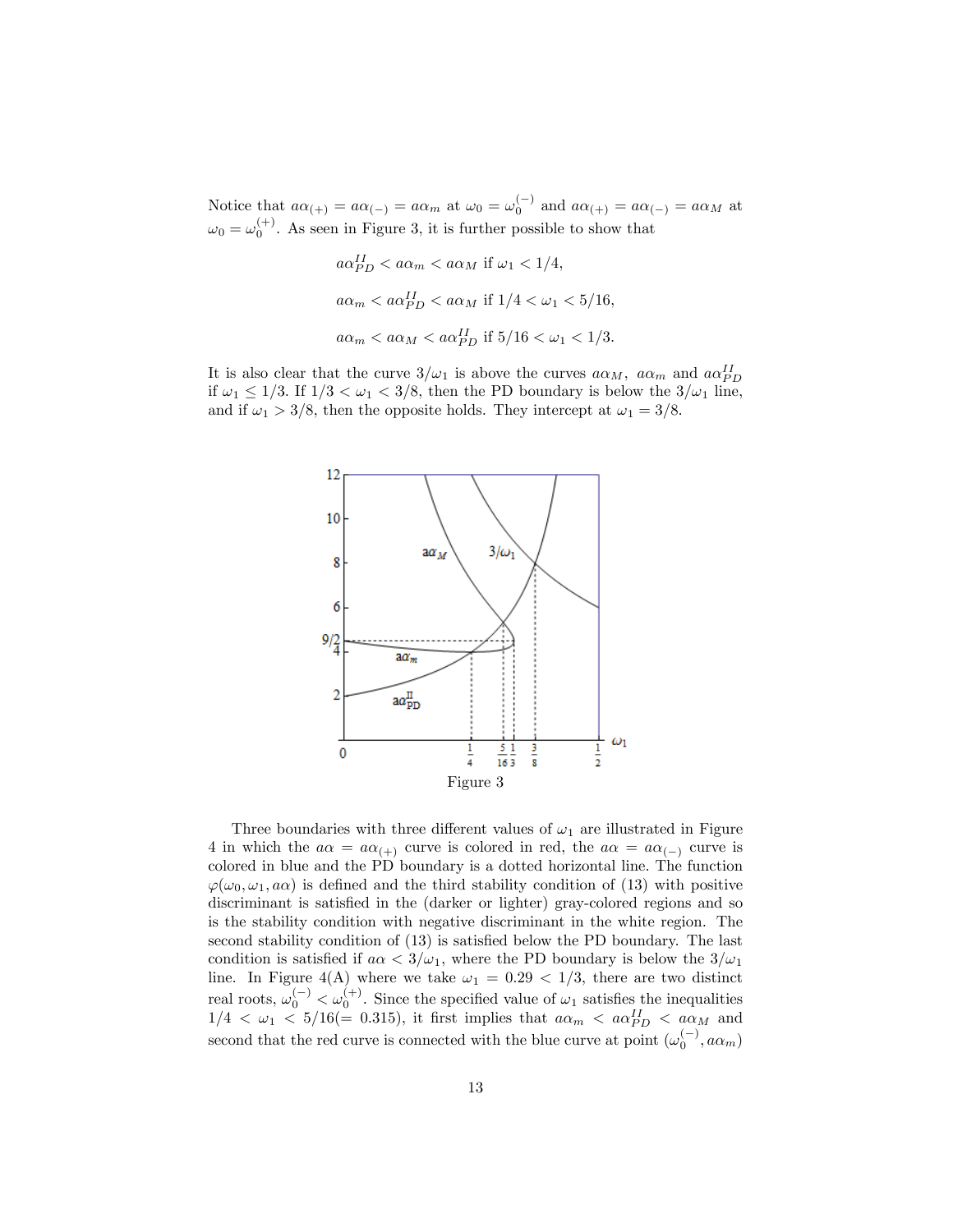or  $(\omega_0^{(+)}, a\alpha_M)$ . That is, the two curves consist of one NS boundary in interval  $(\omega_0^L, \omega_0^{(-)}]$  and the other NS boundary in interval  $[\omega_0^{(+)}, \omega_0^{U}]$ . For  $\omega_0$  such that  $\omega_0^{(-)} < \omega_0 < \omega_0^{(+)}$ , we have  $D < 0$  so that neither of the NS boundaries is defined in this interval where stability is determined by the PD boundary. In Figure 4(B) where we take  $\omega_1 = 1/3$ ,  $D = 0$  has a single root,  $\omega_0^{(-)} = \omega_0^{(+)} = 5/9 = \omega_0^{(+)}$  and so  $a\alpha_m = a\alpha_M = 9/2 = a\alpha_{mM} < a\alpha_{PD}^{II}$  as seen in Figure 3. The  $a\alpha = a\alpha_{(+)}$ curve is depicted in red, convex-increasing for  $\omega_0 < \omega_0^{(\pm)}$ , convex-decreasing for  $\omega_0 > \omega_0^{(\pm)}$  and has a kink at  $\omega_0 = \omega_0^{(\pm)}$ . The stable region below the red-NS boundary is colored in light-gray. The  $a\alpha = a\alpha_{(-)}$  curve is depicted in blue, convex-decreasing for  $\omega_0 < \omega_0^{(\pm)}$ , convex-increasing for  $\omega_0 > \omega_0^{(\pm)}$  and has a kink at  $\omega_0 = \omega_0^{(\pm)}$ . The PD boundary crosses this NS boundary at two points. The stable region is above the blue-NS boundary and below the PD boundary. The two stability regions have one common point  $(\omega_0^{(\pm)}, a\alpha_{mM})$ . In Figure 4(C), we take  $\omega_1 = 0.34 > 1/3$ . Since  $D > 0$  and  $A < 0$  lead to that  $a\alpha_{(-)} > a\alpha_{(+)}$ . The  $a\alpha = a\alpha_{(+)}$  curve is mound-shaped and colored in red while the  $a\alpha = a\alpha_{(-)}$ curve is U-shaped and colored in blue. The two gray regions are separated each other. As in Figure 4(B), the real PD boundary divides the darker-gray region into two subregions. If  $\omega_1 > 3/8$ , then the  $a\alpha_{PD}^{II}$  line has to be replaced by the  $a\alpha = 3/\omega_1$  line. The results of our investigation are summarized as follows;

**Proposition 6** If  $\frac{1}{2}(1 - \omega_1) < \omega_0 < 1 - \omega_1$  and  $0 < \omega_1 < 1$ , the stability region is defined by

$$
S = \left\{ (\omega_0, a\alpha) \mid \omega_0^L < \omega_0 \le \omega_0^U, \ a\alpha < \min\left\{ \frac{2}{1 - 2\omega_1}, \frac{3}{\omega_1} \right\} \ and \ \varphi(\omega_0, \omega_1, a\alpha) > 0 \right\}
$$

and its shape depends on a specified value of  $\omega_1$ 



Figure 4. NS boundaries with three different values of  $\omega_1$ 

### 4.2 Numerical Examples

We perform numerical simulations to confirm the analytical results obtained in Propositions 5 and 6. Assume first that  $D < 0$ . Then  $A < 0$  as well, so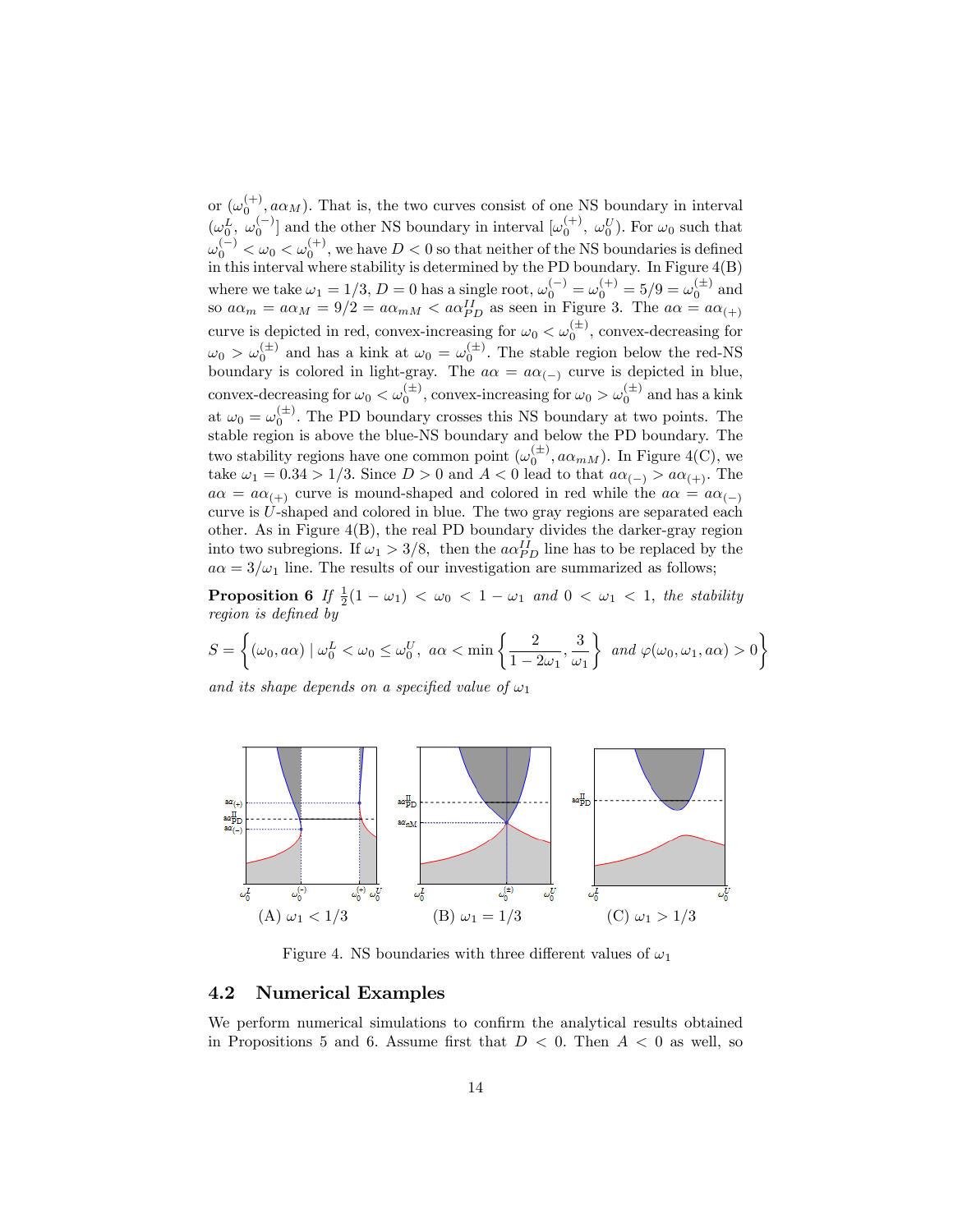$\varphi(\omega_0, \omega_1, a\alpha)$  is a convex parabola, and therefore the third condition of (13) holds for all  $a\alpha$ . If  $D = 0$ , then this condition holds for all  $a\alpha$ , except for

$$
a\alpha_{(+)} = a\alpha_{(-)} = -\frac{1-\omega_0}{2A}.
$$

Solving  $\varphi(\omega_0, \omega_1, a\alpha) = 0$  with  $a\alpha = 2/(1 - 2\omega_1)$  for  $\omega_0$  yields two points of intersection at which the PD boundary crosses the NS boundary,

$$
\omega_0^a = \frac{1}{2}
$$
 and  $\omega_0^b = \frac{5}{4} - 2\omega_1$ .

It can be shown that for  $\omega_1 < 1/3$ ,

$$
\omega_0^a<\omega_0^{(-)}
$$
 and  $\omega_0^{(+)}<\omega_0^b$ 

since

$$
\omega_0^{(-)} - \omega_0^a = \frac{1}{18} (2\sqrt{1 - 3\omega_1} - 1)^2 > 0
$$

and

$$
\omega_0^b - \omega_0^{(+)} = \frac{1}{36} (4\sqrt{1 - 3\omega_1} - 1)^2 > 0.
$$

It is also able to check that  $\omega_0^b$  is larger than  $\omega_0^U$  if  $\omega_1 < 1/4$  and smaller if the inequality is reversed. In order to detect the destabilizing effect caused by the general three-step delay, it is convenient to divide the general three-step case into the following four distinct subcases depending on the value of  $\omega_1$ :

- (A)  $0 < \omega_1 \leq 1/4$  (where the second inequality is written as  $\omega_0^U \leq \omega_0^b$ )
- (B)  $1/4 < \omega_1 \le 1/3$  (where the first inequality is written as  $\omega_0^b < \omega_0^U$ )
- (C)  $1/3 < \omega_1 < 1/2$   $(a\alpha_{PD}^{II})$  is defined)
- (D)  $1/2 < \omega_1 < 1$  ( $a\alpha_{PD}^{II}$  is not defined)

Case A  $0 < \omega_1 \leq \frac{1}{4}$ 4

When  $\omega_1$  < 1/4, as shown in Figure 3, we have

$$
a\alpha_{PD}^{II} < a\alpha_m < a\alpha_M.
$$

These inequalities imply that the PD boundary crosses the  $a\alpha = a\alpha_{(+)}$  curve at two points,  $\omega_0^a$  and  $\omega_0^b$ . Since  $\omega^U < \omega_0^b$  for  $\omega_1 < 1/4$ , the domain of  $\omega_0$  is an interval  $(0, 1 - \omega_1)$ . Thus the stability region is bounded by the NS and PD boundaries defined over this interval;

$$
a\alpha = a\alpha_{(+)} \text{ if } 0 < \omega_0 \le \omega_0^a
$$
  

$$
a\alpha = a\alpha_{PD}^{II} \text{ if } \omega_0^a < \omega_0 < 1 - \omega_1.
$$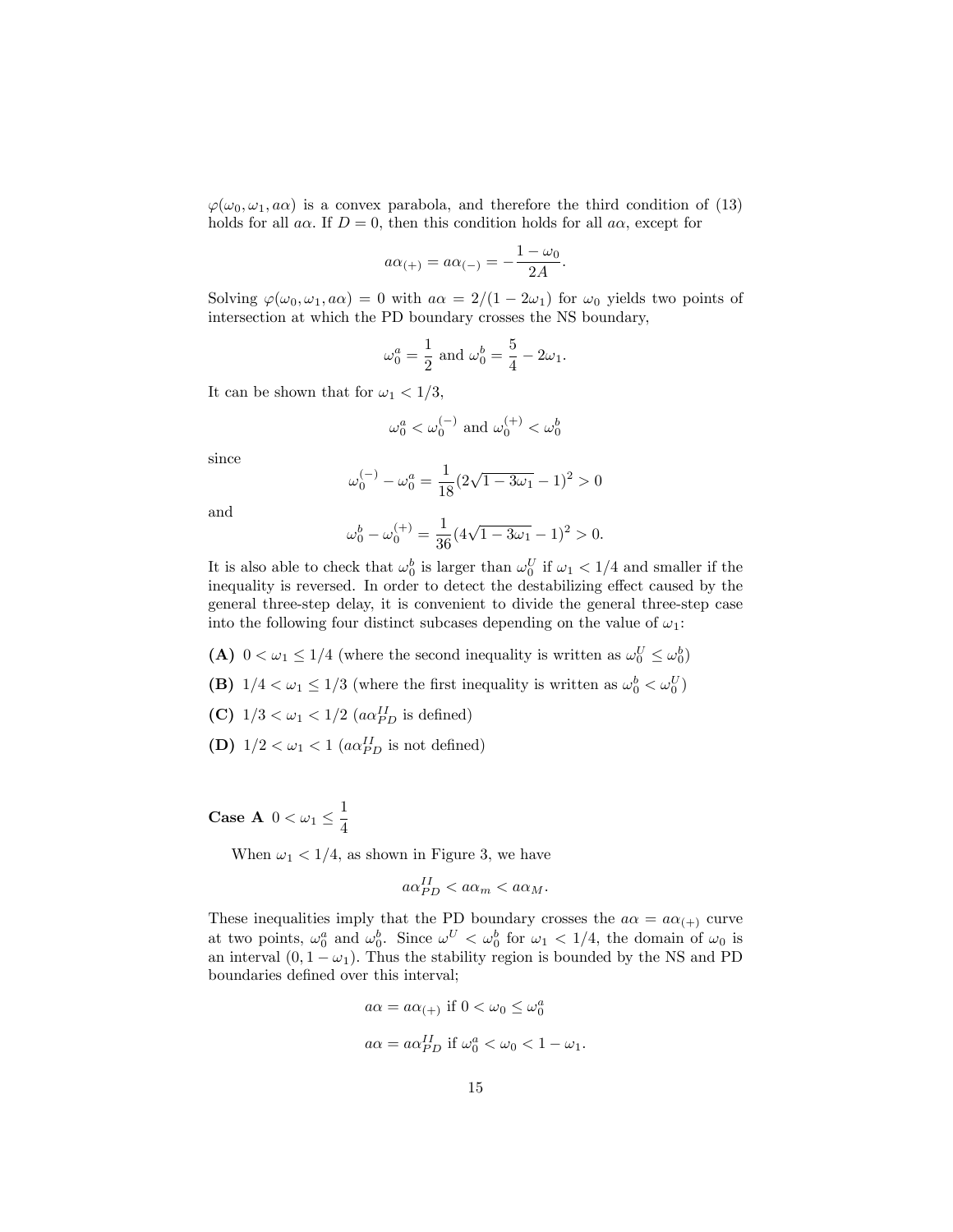Taking  $\omega_1 = 1/5$ , we illustrate the piecewise continuous partition curve by the thick black curve in Figure  $5(A)$  where the blue points are the intersections of the NS and PD boundaries and  $a\alpha_{(-)} = a\alpha_{(+)}$  holds at the red points.<sup>4</sup> The monopoly equilibrium undergoes either PD or NS bifurcation according to whether it crosses the PD or the NS boundary. The two-parameter bifurcation diagram is presented in Figure 5(B) where the color has the same meaning as in Figure 1. The partition curve shifts upward and  $\omega_0^U$  decreases as  $\omega_1$  becomes larger. Proposition 5 describes dynamics for  $\omega_0 < \omega_0^L$  and so does Proposition 6 for  $\omega_0 > \omega_0^L$ .

**Proposition 7** For  $0 \leq \omega_1 < 1/4$ , the stability region of the monopoly equilibrium is given as

$$
S_I^A = \{ (\omega_0, a\alpha) \mid 0 < \omega_0 \le 1 - \omega_1 \text{ and } a\alpha < \min\left[a\alpha_{(+)}, a\alpha_{PD}^{II}\right] \} \text{ if } D > 0,
$$
  
and

$$
S_{II}^A = \left\{ (\omega_0, a\alpha) \mid 0 < \omega_0 \le 1 - \omega_1 \text{ and } a\alpha < a\alpha_{PD}^{II} \right\} \text{ if } D \le 0.
$$



Figure 5 Dynamics for  $0<\omega_1\leq 1/4$ 

Case B  $\frac{1}{4} < \omega_1 \le \frac{1}{3}$ 3

Increasing  $\omega_1$  from 1/4 leads to  $\omega_0^U > \omega_0^b$ . As seen in Figure 3, the inequality relation  $a\alpha_m < a\alpha_{PD}^{II}$  holds always but the ordering between  $a\alpha_M$  and  $a\alpha_{PD}^{II}$ depends on the value of  $\omega_1$ ,

$$
a\alpha_m < a\alpha_{PD}^{II} \le a\alpha_M
$$
 if  $\frac{1}{4} < \omega_1 \le \frac{5}{16}$ ,  
 $a\alpha_m < a\alpha_M < a\alpha_{PD}^{II}$  if  $\frac{5}{16} < \omega_1 \le \frac{1}{3}$ .

 $^4 a\alpha_M$  is not depicted in Figure 4 as it is larger than the upper bound of the figure.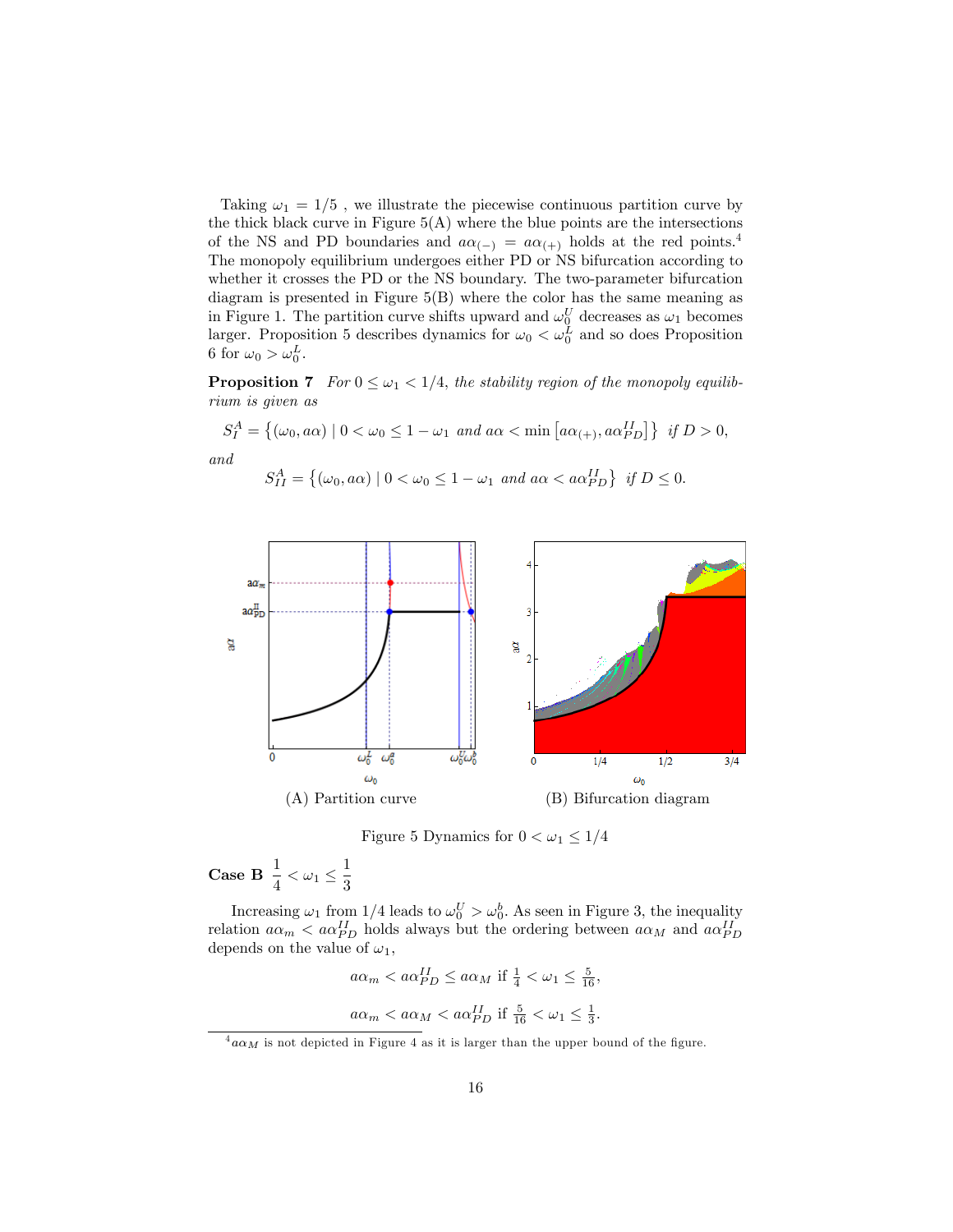As a result, the shape of stability region is affected in two ways: in one way, the  $\varphi(\omega_0, \omega_1, a\alpha) = 0$  curve defined over the interval  $[\omega_0^{(+)}, \omega_0^{U}]$  can be the NS boundary; in the other way, the NS boundary defined over  $(\omega_0^L, \omega_0^{(-)}]$  becomes bent backwardly. We take  $\omega_1 = 0.32 > 5/16$  (= 0.3125) in Figure 6(A)<sup>5</sup> where the thick curve is the partition curve which is piecewise continuous having three parts with the two kinks at the blue points. The two parameter bifurcation diagram is presented in Figure 6(B). Let  $C_L$  and  $C_R$  denote the union of the  $a\alpha_{(+)}$  and  $a\alpha_{(-)}$  curves for  $\omega_0 \leq \omega_0^{(-)}$  and for  $\omega_0 \geq \omega_0^{(+)}$  respectively. Then the third condition of (13) holds if the point in the  $(\omega_0, a\alpha)$  space is between these curves.

**Proposition 8** For  $1/4 < \omega_1 < 1/3$ , the stability region of the monopoly equilibrium is bounded by the curves  $C_L$ ,  $C_R$ , and the horizontal line  $a\alpha = a\alpha_{PD}^{II}$ if  $D < 0$  and is below the  $a\alpha = a\alpha_{NS}$  curve if  $D > 0$ .



Figure 6 Dynamics for  $1/4 < \omega_1 \leq 1/3$ 

$$
\textbf{Case C} \ \frac{1}{3} \leq \omega_1 < \frac{1}{2}
$$

When  $\omega_1 = 1/3$ , the  $a\alpha = a\alpha_{(+)}$  curve becomes continuous and so does the  $a\alpha = a\alpha_{(-)}$  curve, as shown in Figure 4(B). Further the two curves have one common point  $(\omega_0^{(\pm)}, a\alpha_{mM})$ . Notice that  $D > 0$  and none of  $a\alpha_m$ ,  $a\alpha_M$ ,  $\omega_0^{(-)}$ and  $\omega_0^{(+)}$  is defined for  $\omega_1 > 1/3$ . Increasing  $\omega_1$  from  $1/3$  shifts the  $a\alpha = a\alpha_{(+)}$ curve downward and the  $a\alpha = a\alpha_{(-)}$  curve upward and then forms two separate regions satisfying the stability conditions of (13). One is

$$
S_I^C = \{(\omega_0, a\alpha) \mid 0 \le \omega_0 \le \omega_0^U, \ a\alpha < a\alpha_{(+)}\}\
$$

<sup>&</sup>lt;sup>5</sup>Even in the case of  $\omega_1 < 5/16$ , the partition curve has essentially the same shape.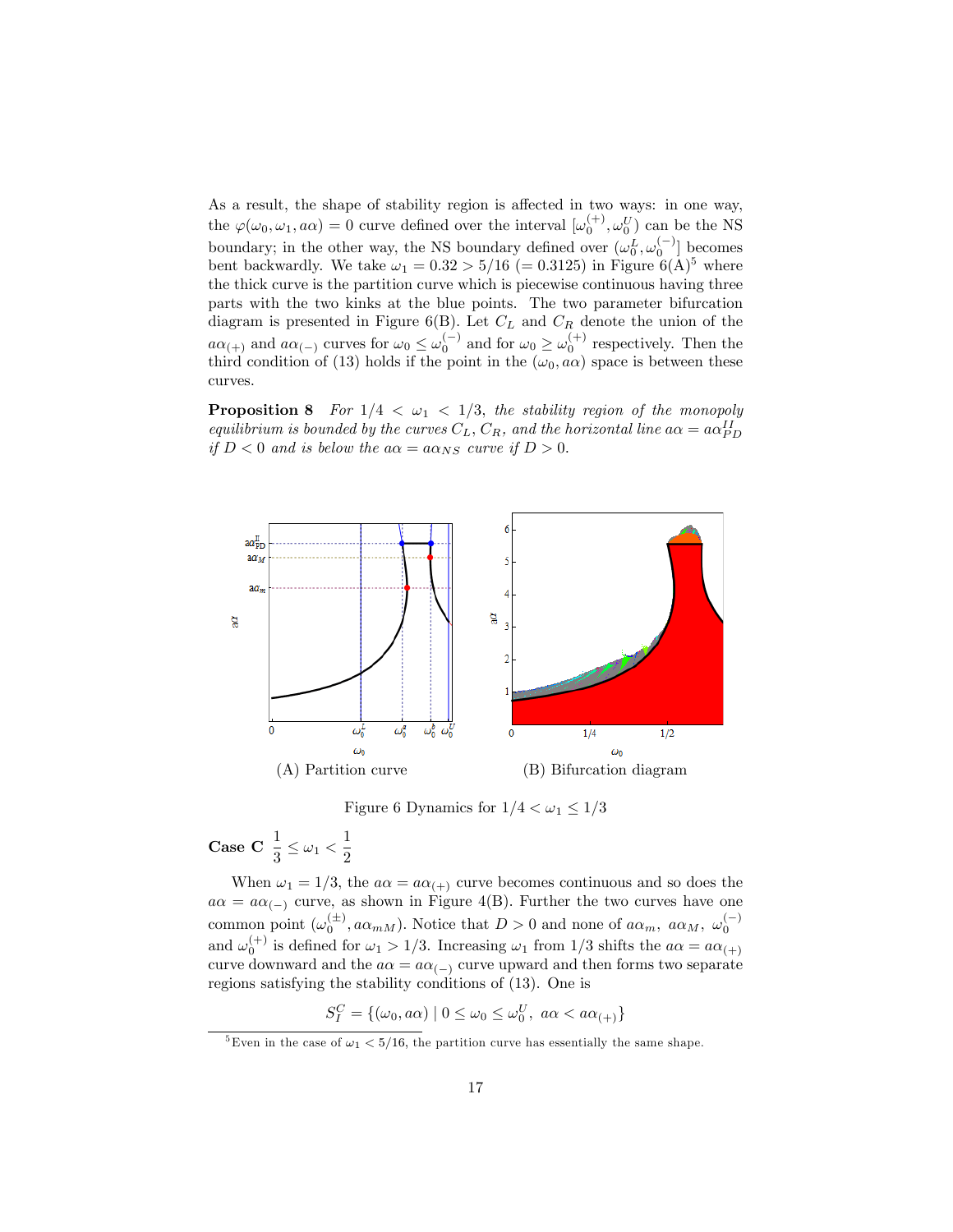and the other is

$$
S_{II}^C = \{(\omega_0, a\alpha) \mid \omega_0^a \le \omega_0 \le \omega_0^b, a\alpha_{(-)} < a\alpha < a\alpha_{PD}^{II}\}.
$$

We first show that the steady state is stable in  $S_I^C$ . If  $A > 0$ , then  $S_I^C$ has been shown to be a stability region in Proposition 5.  $A < 0$  is assumed henceforth. Using (17) and (18),  $\varphi(\omega_0, \omega_1, a\alpha)$  can be factored,

$$
\varphi(\omega_0, \omega_1, a\alpha) = -A(a\alpha - a\alpha_{(+)})(a\alpha - a\alpha_{(-)}).
$$

It can be verified by subtracting (17) from (18) that  $0 < a\alpha_{(+)} < a\alpha_{(-)}$  if  $A < 0$ . In consequence

$$
\varphi(\omega_0, \omega_1, a\alpha) > 0 \text{ for } 0 < a\alpha < a\alpha_{(+)}
$$
\n<sup>(20)</sup>

which means that the third condition of  $(13)$  is satisfied. Subtracting  $(15)$  from (17) yields

$$
a\alpha_{(+)} - a\alpha_{PD}^{II} = \frac{(1 - 2\omega_1)\sqrt{D} - (1 - \omega_0)(1 - 2\omega_1) - 4A}{2A(1 - 2\omega_1)}
$$
(21)

where the denominator is negative. From  $(16)$  and  $(19)$ , we have

$$
(1 - \omega_0)^2 - D = -4A > 0 \tag{22}
$$

which leads to  $1 - \omega_0 - \sqrt{D} > 0$ . After substituting the left hand side of (22) for  $-4A$  of (21), the numerator of (21) can be factored,

$$
(1 - 2\omega_1)\sqrt{D} - (1 - \omega_0)(1 - 2\omega_1) + (1 - \omega_0)^2 - D
$$

$$
= \left(2\omega_1 - \omega_0 + \sqrt{D}\right)\left(1 - \omega_0 - \sqrt{D}\right) > 0
$$

where the inequality is due to  $2\omega_1 - \omega_0 > 0$  and  $1 - \omega_0 - \sqrt{D} > 0$  under  $A < 0$ . Therefore  $a\alpha_{(+)} < a\alpha_{PD}^{II}$  implying that the second condition of (13) is also satisfied for any  $a\alpha < a\alpha_{(+)}$ . Lastly subtracting  $3/\omega_1$  from (17) yields

$$
a\alpha_{(+)} - \frac{3}{\omega_1} = \frac{\omega_1\sqrt{D} - (1 - \omega_0)\omega_1 - 6A}{2A\omega_1} \tag{23}
$$

where the denominator is negative. Further substituting the left hand side of (22) into the numerator of (23) gives

$$
\omega_1 \sqrt{D} - (1 - \omega_0)\omega_1 + \frac{3}{2} \{ (1 - \omega_0)^2 - D \}
$$
  
=  $\frac{3}{2} \left( 1 - \omega_0 - \frac{2}{3}\omega_1 + \sqrt{D} \right) \left( 1 - \omega_0 - \sqrt{D} \right) > 0$ 

where the inequality is due to  $1 - \omega_0 - 2\omega_1/3 > 0$  and  $1 - \omega_0 - \sqrt{D} > 0$  under  $A < 0$ . Therefore  $a\alpha_{(+)} < 3/\omega_1$ , consequently the fourth condition of (13) is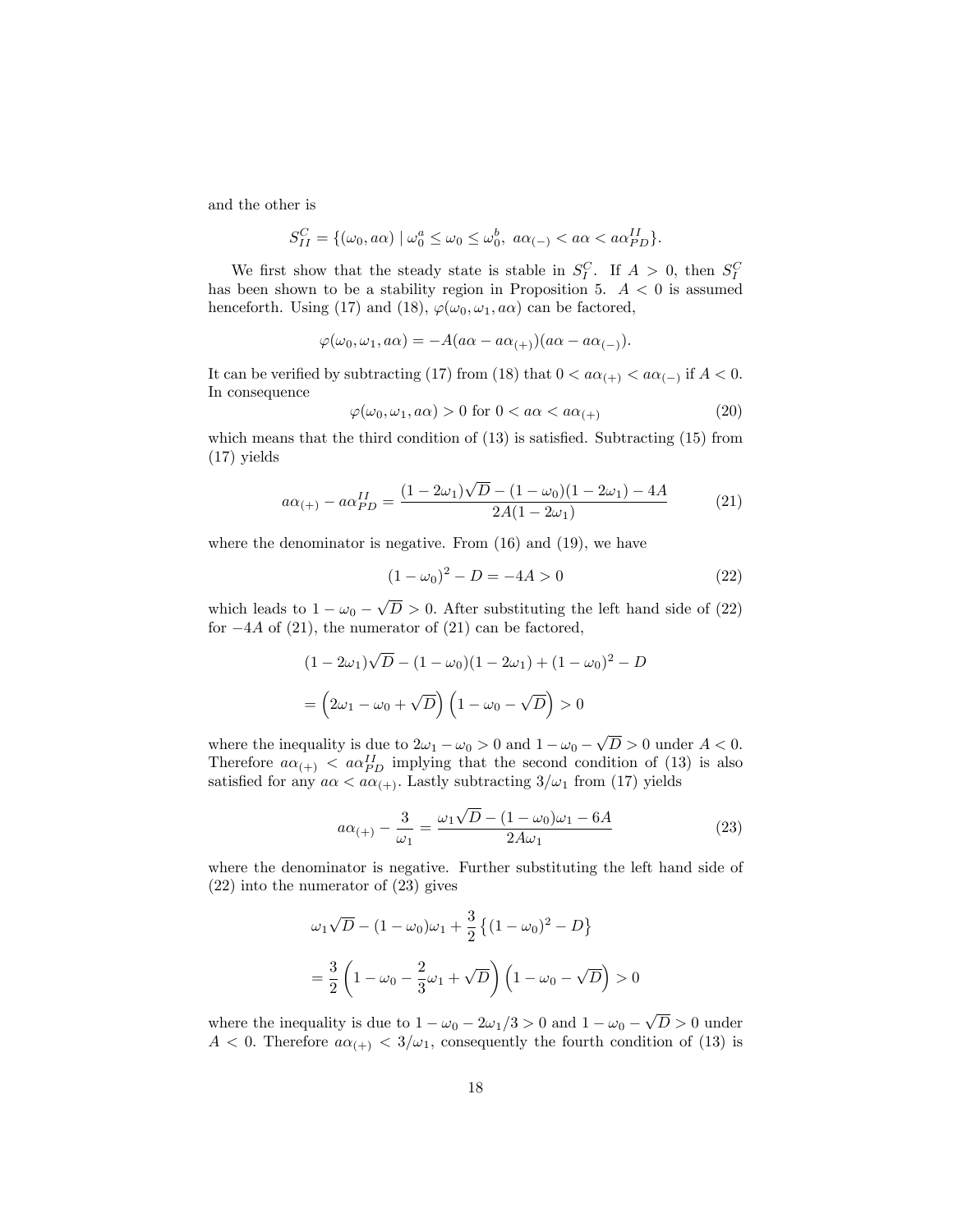also satisfied for any  $a\alpha < a\alpha_{(+)}$ . We have shown that all conditions of (13) are satisfied for  $(\omega_0, a\alpha) \in S_I^C$ .

We now draw attention to  $S_{II}^C$ . It has been shown that solving  $a\alpha_{(-)} =$  $2/(1-2\omega_1)$  yields two solutions of  $\omega_0$ , one is  $\omega_0^a$  and the other is  $\omega_0^b$ . They are equal when  $\omega_1 = 3/8$  and

$$
\omega_0^a < \omega_0^b \text{ if } \frac{1}{3} < \omega_1 < \frac{3}{8}
$$

and

$$
\omega_0^a > \omega_0^b \text{ if } \frac{3}{8} < \omega_1 < \frac{1}{2}.
$$

It has been shown and illustrated in Figure 3 that

$$
a\alpha_{PD}^{II} \leq \frac{3}{\omega_1}
$$
 according to  $\omega_1 \leq \frac{3}{8}$ .

Given  $\omega_1 < 3/8$ , for  $(\omega_0, a\alpha) \in S_{II}^C$ , we have  $0 < a\alpha < a\alpha_{PD}^{II}, \varphi(\omega_0, \omega_1, a\alpha) > 0$ and  $a\alpha < 3/\omega_1$ . Since all conditions of (13) are satisfied,  $S_{II}^C$  is also a stability region if  $\omega_1 < 3/8$ . However, the following arguments indicate that  $S_{II}^C$  is not stability region if  $\omega_1 > 3/8$ .

Subtracting  $3/\omega_1$  from (18) presents

$$
a\alpha_{(-)} - \frac{3}{\omega_1} = -\frac{(1 - \omega_0)\omega_1 + \omega_1\sqrt{D} + 6A}{2A\omega_1} \tag{24}
$$

Since Proposition 5 deals with the case of  $A > 0$ , we confine attention to the case of  $A < 0$  henceforth. Substituting the left hand side of (22) for A, the numerator of  $(24)$  can be rewritten and factored as follows:

$$
(1 - \omega_0)\omega_1 + \omega_1\sqrt{D} - \frac{3}{2}\left\{(1 - \omega_0)^2 - D\right\}
$$

$$
= \frac{3}{2}\left(\sqrt{D} + 1 - \omega_0\right)\left(\sqrt{D} - \left(1 - \omega_0 - \frac{2}{3}\omega_1\right)\right)
$$

where the first factor is positive. The second factor can be further rewritten as

$$
\sqrt{D} - \left(1 - \omega_0 - \frac{2}{3}\omega_1\right)
$$
  
=  $\left\{\omega_0 - \frac{1}{12}\left(9 - 8\omega_1 - \sqrt{3}\sqrt{3 - 8\omega_1}\right)\right\} \left\{\omega_0 - \frac{1}{12}\left(9 - 8\omega_1 + \sqrt{3}\sqrt{3 - 8\omega_1}\right)\right\}$ 

which is positive if  $\omega_1 > 3/8$ . Since the denominator of (24) is negative and the numerator is positive, we have

$$
a\alpha_{(-)} > \frac{3}{\omega_1} \text{ for } \omega_1 > \frac{3}{8}.
$$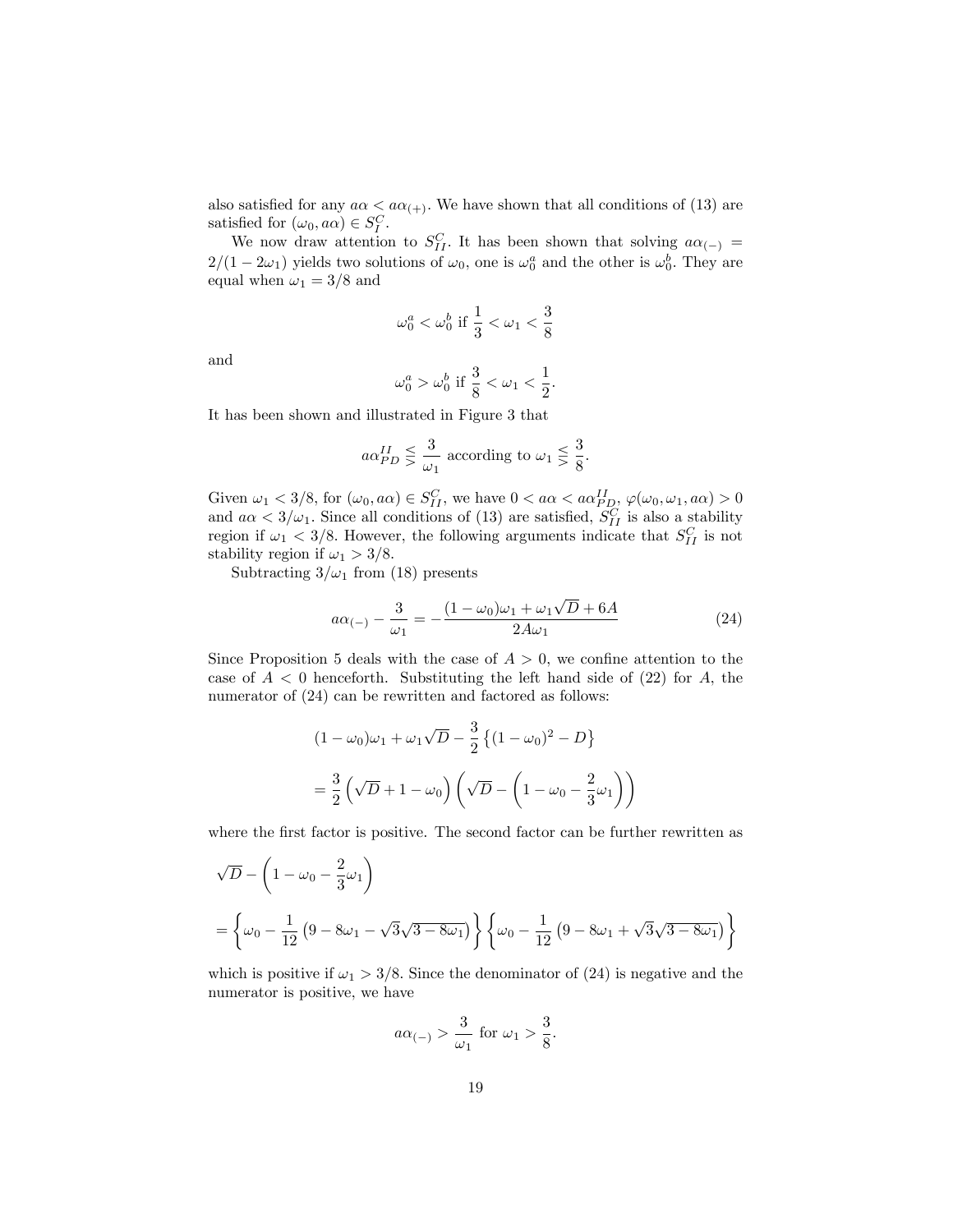The first inequality implies that the third condition of  $(13)$  is satisfied (i.e.,  $\varphi(\omega_0, \omega_1, a\alpha) > 0$  for  $a\alpha > a\alpha_{(-)}$  but the fourth condition is violated (i.e.,  $a\alpha > 3/\omega_1$  while the fourth condition is satisfied for  $a\alpha < 3/\omega_1$  but the third condition is not. Therefore the stability conditions of (13) do not hold simultaneously if  $\omega_1 > 3/8$ . That is,  $S_{II}^C$  shrinks as  $\omega_1$  increases from 1/3 and disappears when it arrives at 3/8. When  $\omega_1$  is larger than 1/3, then the two stability regions,  $S_I^C$  and  $S_{II}^C$ , become disjoint as depicted in Figure 7(B) where we take  $\omega_1 = 0.34 < 3/8 (= 0.375)$ . The mound-shaped red region is  $S_I^C$  and the isolated (or flying) cup-shaped red region is  $S_{II}^C$ .

**Proposition 9** For  $1/3 < \omega_1 < 1/2$ , the stability region of the monopoly equilibrium is defined by

$$
S_I^C \cup S_{II}^C \text{ with } S_I^C \cap S_{II}^C = \varnothing \text{ if } \omega_1 < 3/8
$$

and only

$$
S_I^C \text{ if } \omega_1 > 3/8.
$$



Figure 7 Dynamics for  $1/3 < \omega_1 \leq 1/2$ 

**Case D**  $\frac{1}{2} < \omega_1 < 1$ 

In the same way as shown in case C, we can prove the following proposition. A numerical example is given in Figure 8.

**Proposition 10** For  $1/2 < \omega_1 < 1$ , the stability region of the monopoly equilibrium is defined by

$$
S^{D} = \{(\omega_0, a\alpha) \mid 0 \leq \omega_0 \leq \omega_0^U, a\alpha \leq a\alpha_{(+)}\}.
$$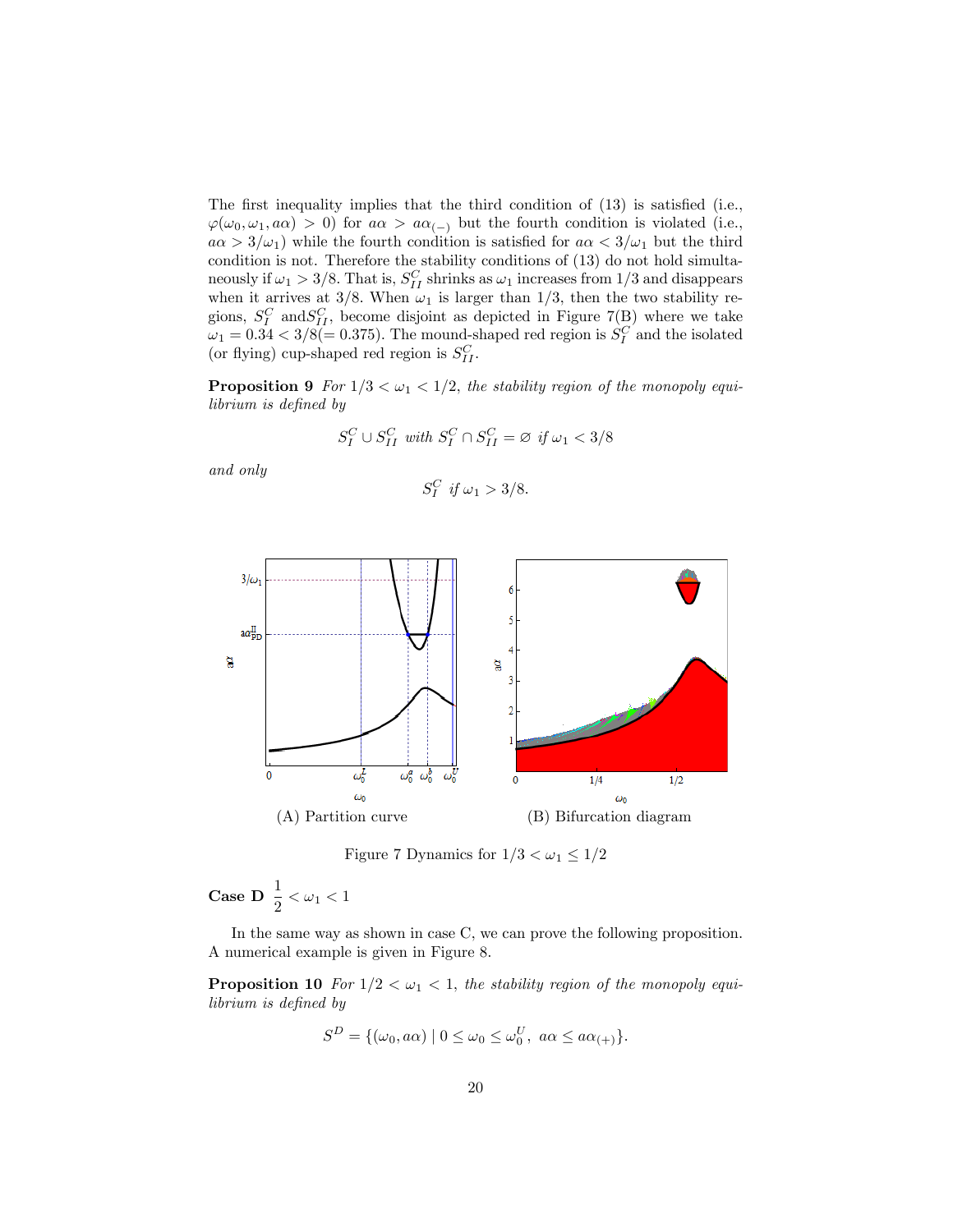

Figure 8. Bifurcation diagram with  $\omega_1 = 0.5$ 

# 5 Geometric Delay

As a special case of distributed delay, we consider geometric delay with which the expected output is formed based on the whole sequence of the past output values,

$$
q^{e}(t+1) = \sum_{\tau=0}^{\infty} \omega (1-\omega)^{\tau} q(t-\tau)
$$

with the sum of the weighting coefficients being equal to unity

$$
\sum_{\tau=0}^{\infty} \omega (1 - \omega)^{\tau} = 1.
$$

Delaying one unit period of the expected output and multiplying  $(1 - \omega)$ , we take a difference between  $q^e(t+1)$  and  $(1-\omega)q^e(t)$  to have

$$
q^{e}(t+1) = (1 - \omega)q^{e}(t) + \omega q(t).
$$

Substituting the right-hand side into the dynamic equation (1) yields a two dimensional system in the form

$$
q(t + 1) = q(t) + \alpha q(t) \{a - 2(b + c) [\omega q(t) + (1 - \omega)q^{e}(t)]\}
$$
  

$$
q^{e}(t + 1) = \omega q(t) + (1 - \omega)q^{e}(t).
$$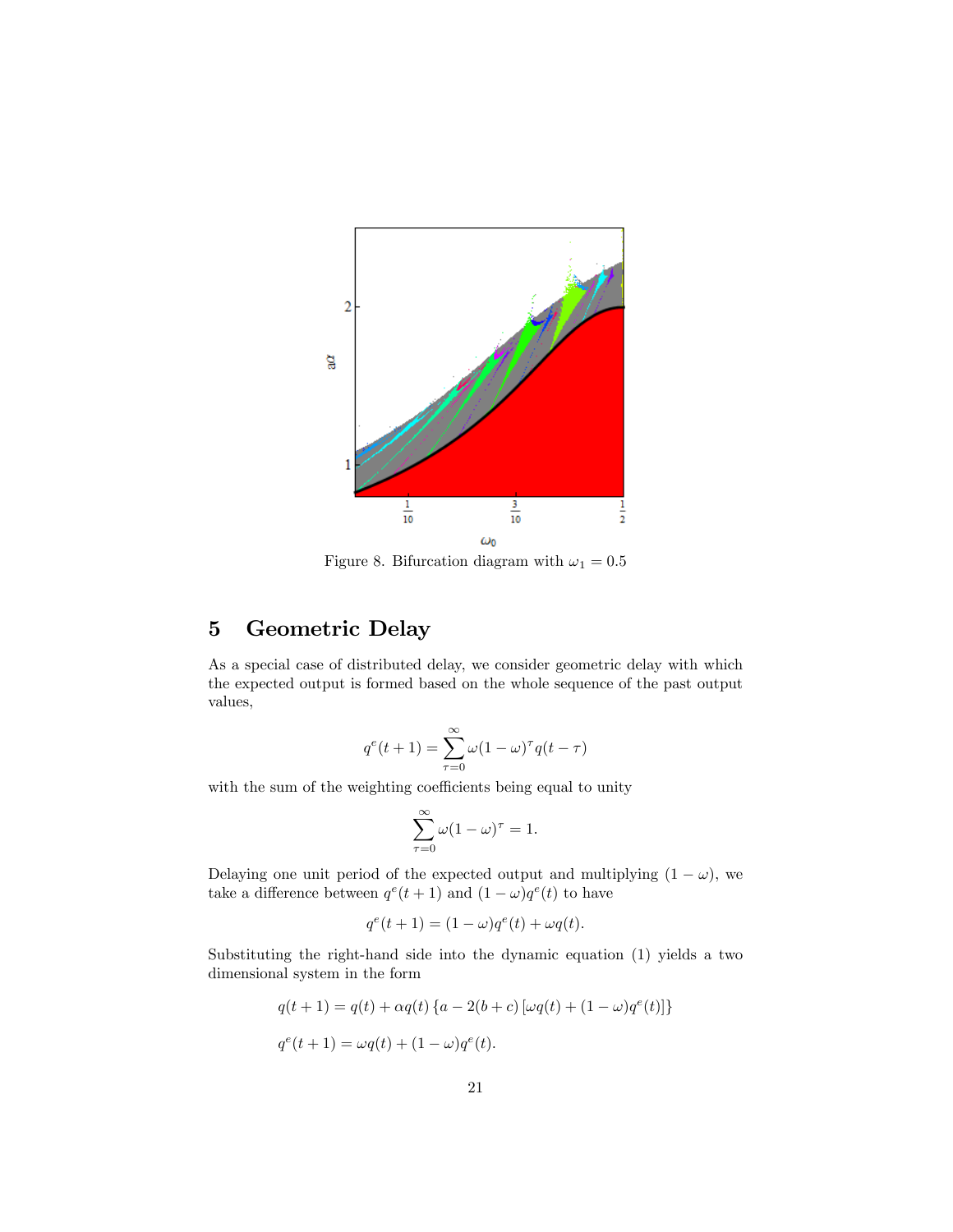The positive equilibrium  $q_M$  is the only positive steady state of this system. The coefficient matrix of the linearized equation is

$$
\mathbf{J} = \left( \begin{array}{cc} 1 - a\alpha\omega & -a\alpha(1-\omega) \\ \omega & 1-\omega \end{array} \right)
$$

and its characteristic equation is quadratic,

$$
\lambda^2 - [2 - (1 + a\alpha)\omega] \lambda + (1 - \omega) = 0.
$$

The condition for locally asymptotically stability of  $q_M$  is confirmed to be

$$
a\alpha < \frac{2(2-\omega)}{\omega}
$$

which is a simple consequence of relation  $(6)$ . It is also confirmed that the monopoly equilibrium is destabilized only through the PD bifurcation.

Proposition 11 When the expected output has geometric delay, then the stability region of the monopoly equilibrium is

$$
S = \{ (\omega, a\alpha) \mid 0 \le \omega \le 1, \ a\alpha < a\alpha_{PD}^{III} \}
$$

where  $a\alpha_{PD}^{III}$  is a period-doubling boundary defined by

$$
a\alpha_{PD}^{III} = \frac{2(2-\omega)}{\omega}
$$

:



geometric delay